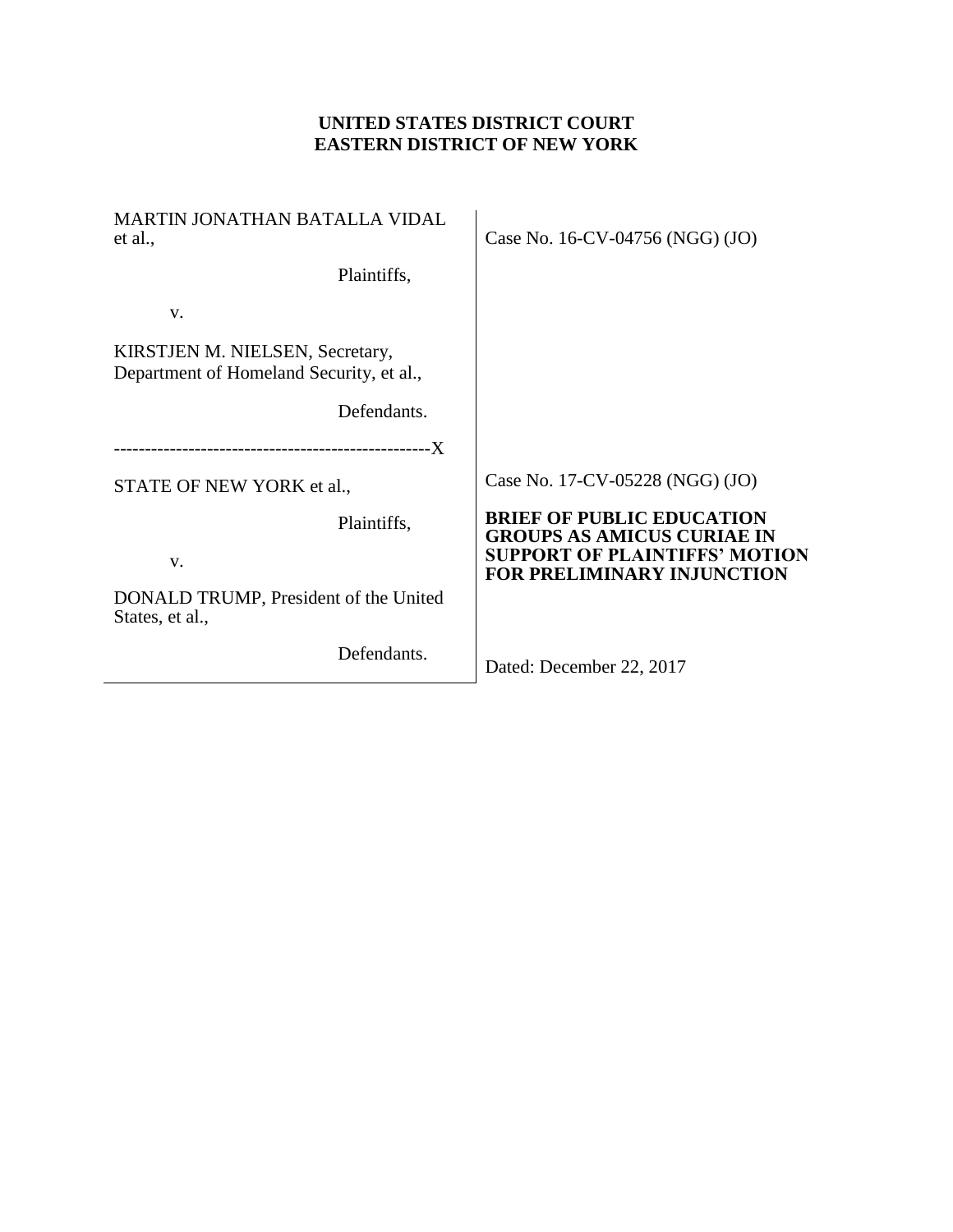# **TABLE OF CONTENTS**

| I.  |                                                                                   |  |
|-----|-----------------------------------------------------------------------------------|--|
| Π.  |                                                                                   |  |
| Ш.  |                                                                                   |  |
|     | A. A Preliminary Injunction Is Necessary to Prevent Irreparable Harm to the Vital |  |
|     | B. Students Have Embraced Opportunities Provided by DACA, Deepened their          |  |
|     |                                                                                   |  |
|     | 1. Terminating DACA traumatizes schoolchildren and destabilizes the learning      |  |
|     |                                                                                   |  |
|     |                                                                                   |  |
| IV. |                                                                                   |  |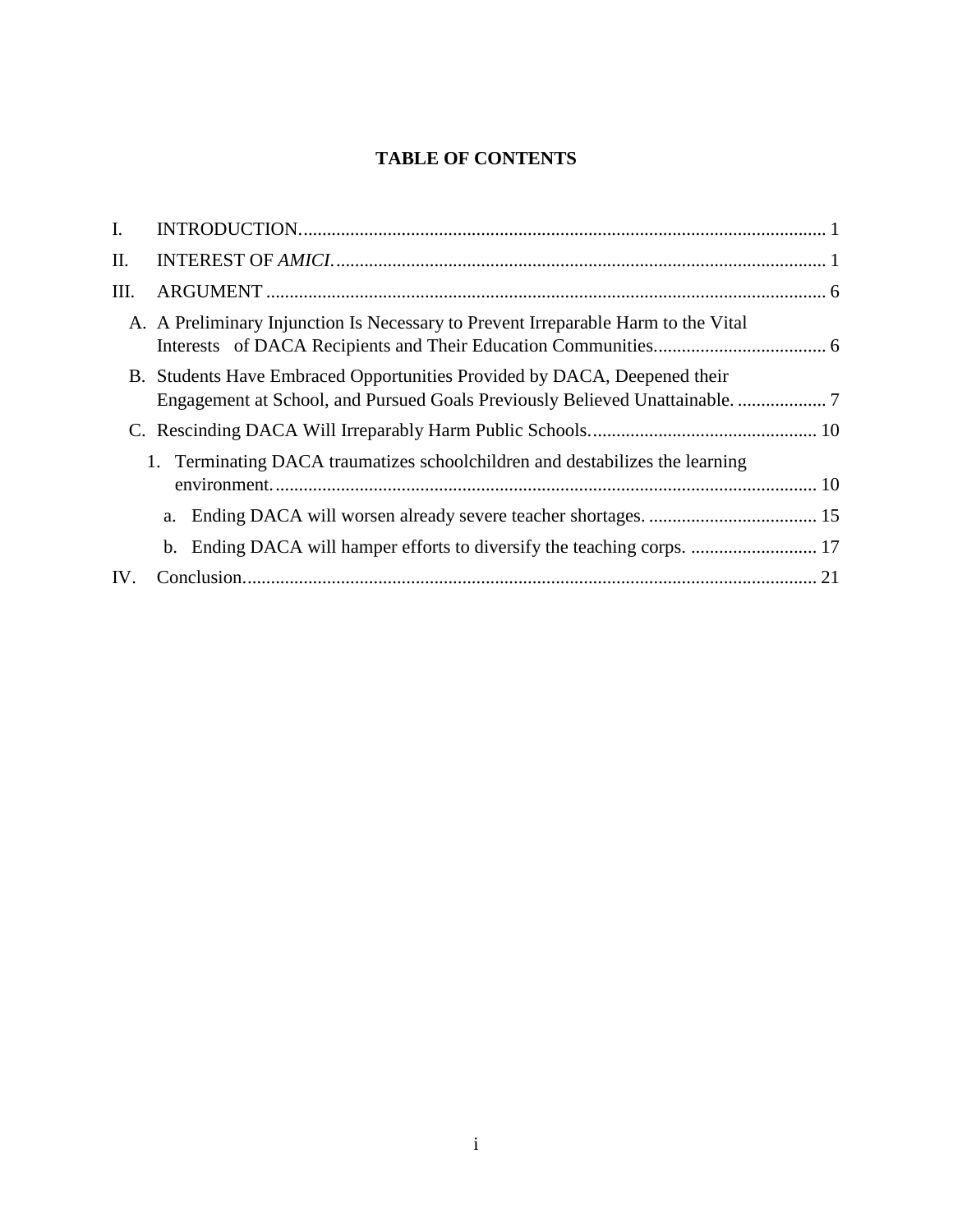# **TABLE OF AUTHORITIES**

| <b>Cases</b>                                                                                                                                                               |
|----------------------------------------------------------------------------------------------------------------------------------------------------------------------------|
|                                                                                                                                                                            |
|                                                                                                                                                                            |
|                                                                                                                                                                            |
|                                                                                                                                                                            |
| Standard & Poor's Corp. v. Commodity Exch., Inc., 683 F.2d 704 (2d Cir. 1982)  6                                                                                           |
| <b>Other Authorities</b>                                                                                                                                                   |
| Alexia Fernandez Campbell, DACA immigrants are teaching American children. What<br>happens after they're gone?, Vox (Sept. 15, 2017), https://www.vox.com/policy-and-      |
| Dan Goldhaber et al., The Ctr. for Educ. Data and Research, Univ. of Washington<br>Bothell, The Theoretical and Empirical Arguments for Diversifying the Teacher           |
| Ginette Magaña, DACAmented Teachers: Educating and Enriching Their Communities<br>(Aug. 4, 2015), https://obamawhitehouse.archives.gov/blog/2015/08/04/dacamented-         |
| Jason A. Grissom, Luis A. Rodriguez & Emily C. Kern, Teacher and Principal Diversity<br>and the Representation of Students of Color in Gifted Programs, 117 The Elementary |
| Jason T. Downer, Priscilla Goble, Sonya S. Myers & Robert C. Pianta, Teacher-child<br>Racial/Ethnic Match Within Pre-Kindergarten Classrooms and Children's Early          |
| Jie Zong et. al., A Profile of Current DACA Recipients by Education, Industry, and                                                                                         |
| Matthew Ronfeldt et al., How Teacher Turnover Harms Student Achievement, 50 Am.                                                                                            |
| Memorandum from Elaine C. Duke, Acting Sec'y of DHS, to James W. McCament,<br>Acting Dir., USCIS, et al., Rescission of Deferred Action for Childhood Arrivals             |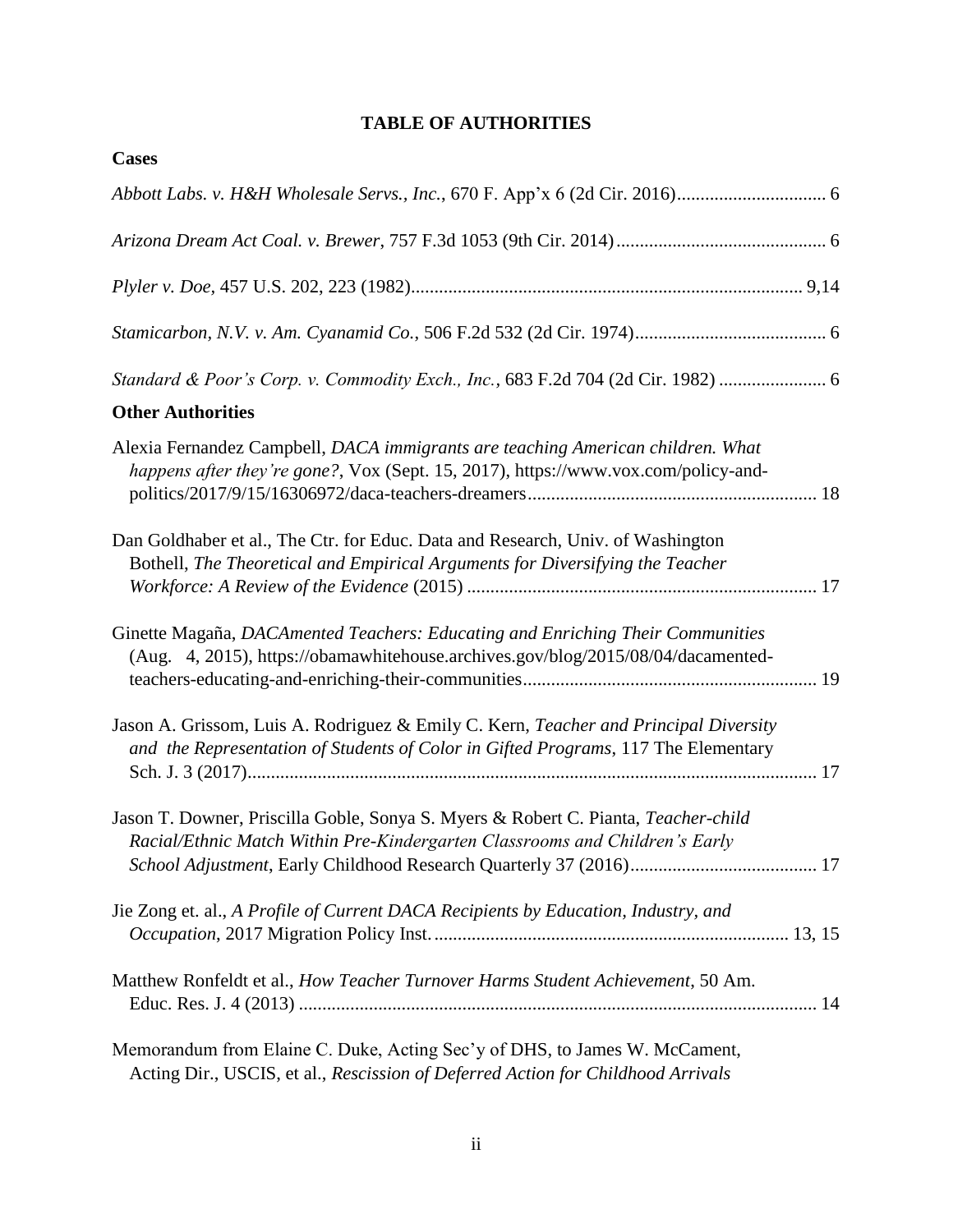| (DACA) (Sept. 5, 2017), https://www.dhs.gov/news/2017/09/05/memorandum-                                                                                                                                                                                                                                                                              |
|------------------------------------------------------------------------------------------------------------------------------------------------------------------------------------------------------------------------------------------------------------------------------------------------------------------------------------------------------|
| Nat'l Scientific Council on the Developing Child, Persistent Fear and Anxiety Can Affect<br>Young Children's Learning and Development (Harvard Univ. Ctr. on the Developing<br>Child, Working Paper 9, 2010), available at http://developingchild.harvard.edu/wp-<br>content/uploads/2010/05/Persistent-Fear-and-Anxiety-Can-Affect-Young-Childrens- |
| Office of Planning, Evaluation and Policy Dev., U.S. Dep't of Educ., The State of Racial<br>Diversity in the Educator Workforce (July 2016),<br>https://www2.ed.gov/rschstat/eval/highered/racial-diversity/state-racial-diversity-                                                                                                                  |
|                                                                                                                                                                                                                                                                                                                                                      |
| Office of Postsecondary Educ., U.S. Dep't. of Educ., Teacher Shortage Areas Nationwide<br>Listing 1990-1991 through 2017-2018 (June 2017),                                                                                                                                                                                                           |
| https://www2.ed.gov/about/offices/list/ope/pol/ateachershortageareasreport2017-18.pdf 15                                                                                                                                                                                                                                                             |
| Randy Capps et al., Implications of Immigration Enforcement Activities for the Well-<br>Being of Children in Immigrant Families: A Review of the Literature, 2015 Migration                                                                                                                                                                          |
| Roberto G. Gonzales et al., Taking Giant Leaps Forward: Experiences of a Range of                                                                                                                                                                                                                                                                    |
| Tatyana Kleyn et al., Learning from Undocumented Students: Testimonios for Strategies                                                                                                                                                                                                                                                                |
| U.S. Citizenship and Immigration Servs., Approximate Active DACA Recipients: Country<br>of Birth (Sept. 4, 2017),                                                                                                                                                                                                                                    |
| https://www.uscis.gov/sites/default/files/USCIS/Resources/Reports%20and%20Studies<br>/Immigration%20Forms%20Data/All%20Form%20Types/DACA/daca_population_dat                                                                                                                                                                                         |
| Valerie Strauss, Teacher Shortages Affecting Every State As 2017-18 School Year Begins,                                                                                                                                                                                                                                                              |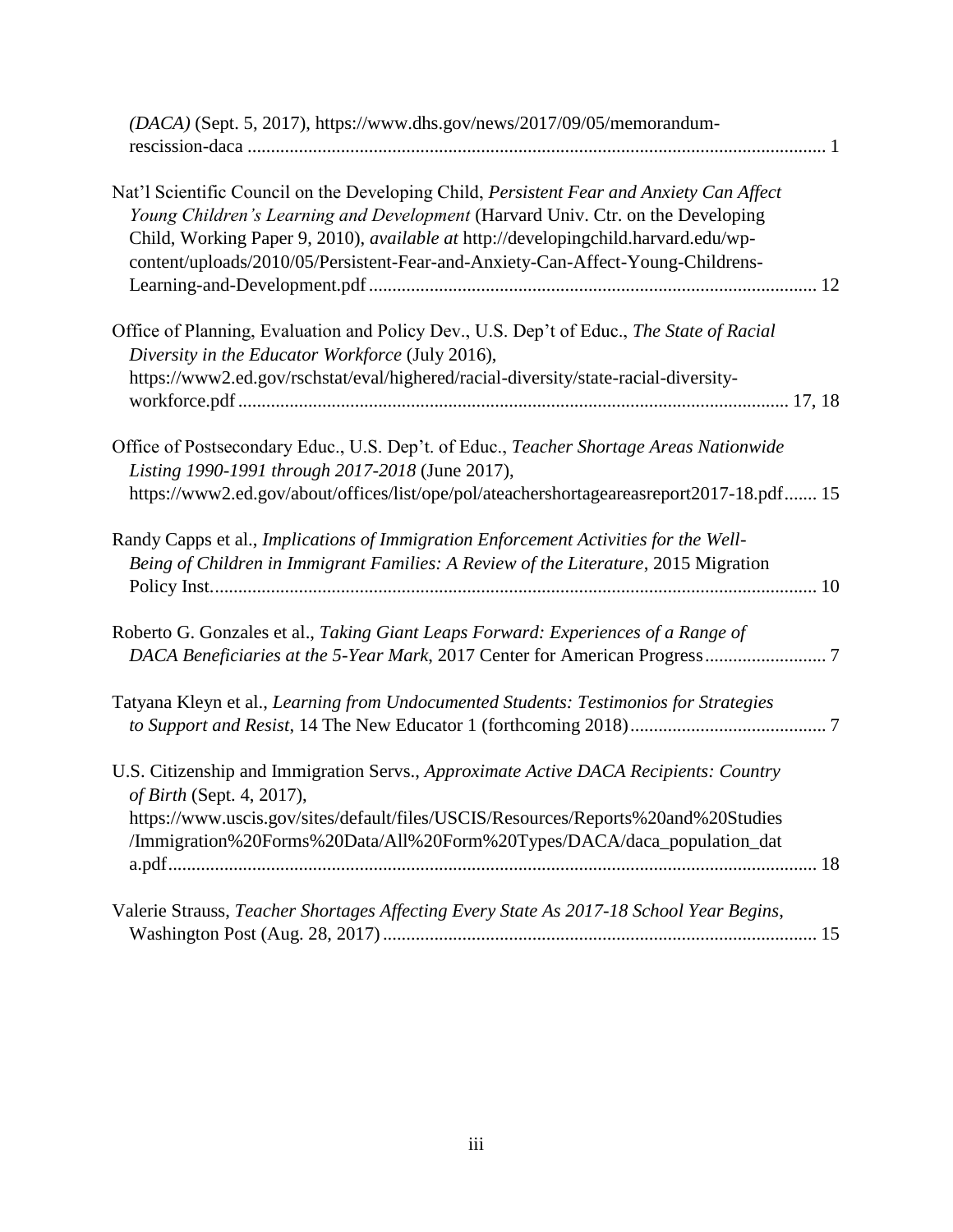## <span id="page-4-0"></span>**I. Introduction.**

Since its inception in 2012, the Deferred Action for Childhood Arrivals (DACA) program has yielded immeasurable benefits for our nation's primary and secondary schools, colleges and universities, their educators, and their students. For students who, prior to DACA, had only a limited pathway to college and almost no realistic expectation of long-term employment, the program created new hope and a reason to strive for academic excellence. Many of these DACA recipients have since completed high school and entered four-year colleges and universities. Thousands have graduated and gone on to earn their teaching certifications. These DACA educators and other vital education employees help fulfill the nation's growing need for qualified educators, and serve as role models for the next generation of diverse students.

The Department of Homeland Security has made a cruel and thinly reasoned decision<sup>1</sup> to rescind DACA, one that will wipe out these gains and cause irreparable harm to schools, colleges, their staff and their students. The DHS announcement has already destabilized schools and disrupted classrooms. If not enjoined, the rescission will deprive districts of much-needed DACA educators. It will also deprive DACA students of invaluable opportunities to work, study, and give back to our schools and communities. *Amici* therefore urge the Court to grant Plaintiffs' request for a preliminary injunction, to prevent DACA students and teachers from precipitously losing full participation in the nation's schools where they learn, teach, and thrive.

### <span id="page-4-1"></span>**II. Interest of Amici.**

 $\overline{\phantom{a}}$ 

*Amici Curiae* represent millions of public school educators, superintendents, administrators, and elected school board members. *Amici* are:

<sup>&</sup>lt;sup>1</sup> Memorandum from Elaine C. Duke, Acting Sec'y of DHS, to James W. McCament, Acting Dir., USCIS, et al., *Rescission of Deferred Action for Childhood Arrivals (DACA)* (Sept. 5, 2017), https://www.dhs.gov/news/2017/09/05/memorandum-rescission-daca.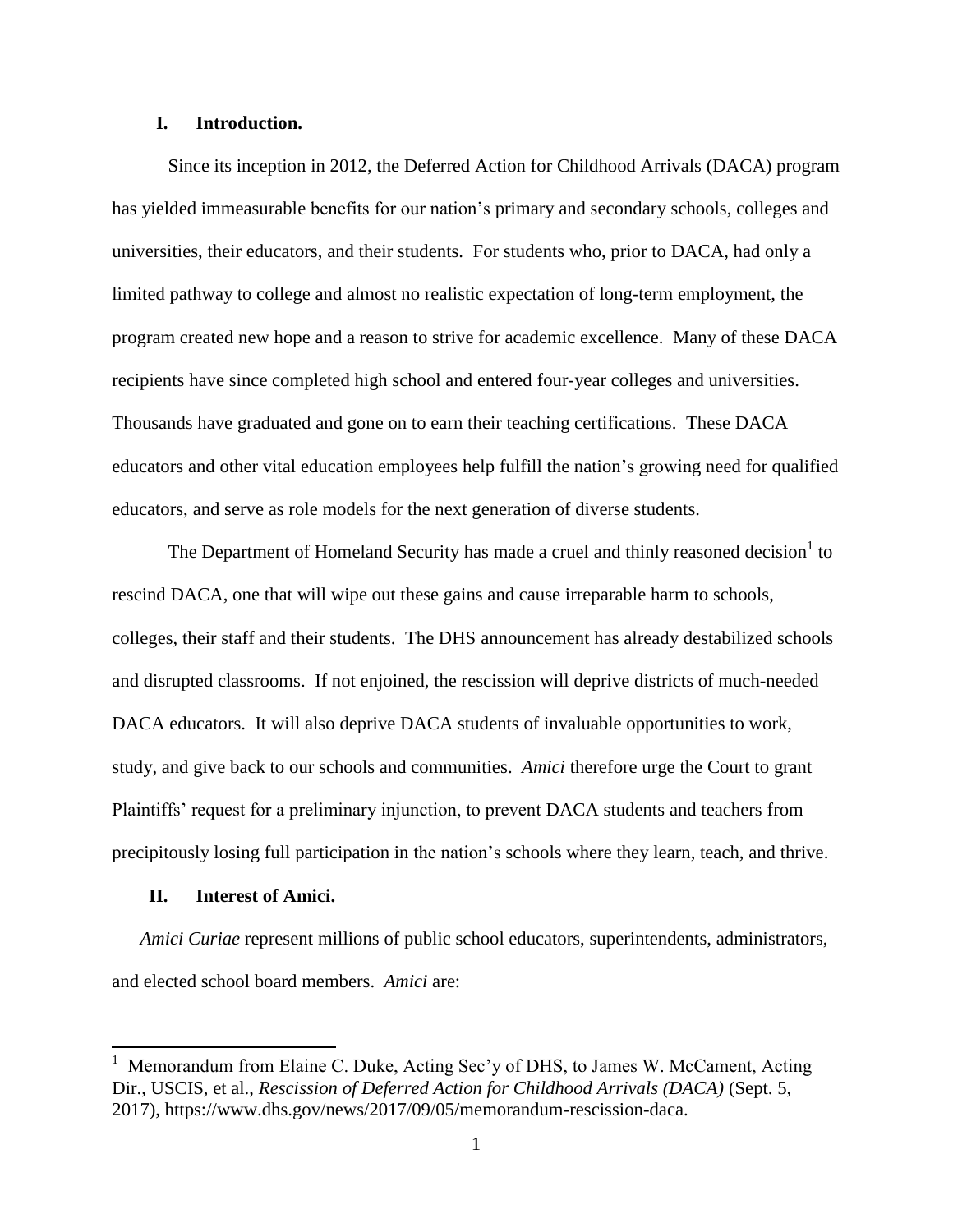**AASA, The School Superintendents Association** represents more than 13,000 educational leaders throughout the world. AASA advocates for the highest quality public education for all students. Districts led by AASA members benefit from both DACA educators and students.

**American Federation of School Administrators** is the only national education union for school administrators and represents principals and assistant principals. AFSA has more than 20,000 members located primarily in urban school districts across the nation. AFSA is committed to maintaining quality public education for all students and DACA recipients provide a significant and important component of our schools.

**American Federation of Teachers** represents approximately 1.7 million members employed in K-12 and higher education, public employment, and healthcare. AFT has a long history of civil rights advocacy. AFT has members throughout the country who have received DACA. These members have utilized DACA to obtain employment in institutions that provide essential public services. AFT members also teach DACA students. These students are integral members of their educational institutions. They contribute to the diversity of experience and viewpoint in classrooms, engage in valuable research projects, and play leadership roles in student life.

**Council of School Supervisors and Administrators** represents New York City Department of Education Principals, Assistant Principals, Education Administrators, and Clinical Supervisors. CSA's membership totals nearly 6,400 active members and 15,000 retirees. DACA recipients are students and employees in the schools CSA members lead. CSA advocates for the strongest and most inclusive learning environment for students.

**National Education Association** represents three million education employees, including teachers, counselors, nurses, bus drivers, librarians, para-professionals, and many other employees essential to public schools and universities. DACA educators are among NEA's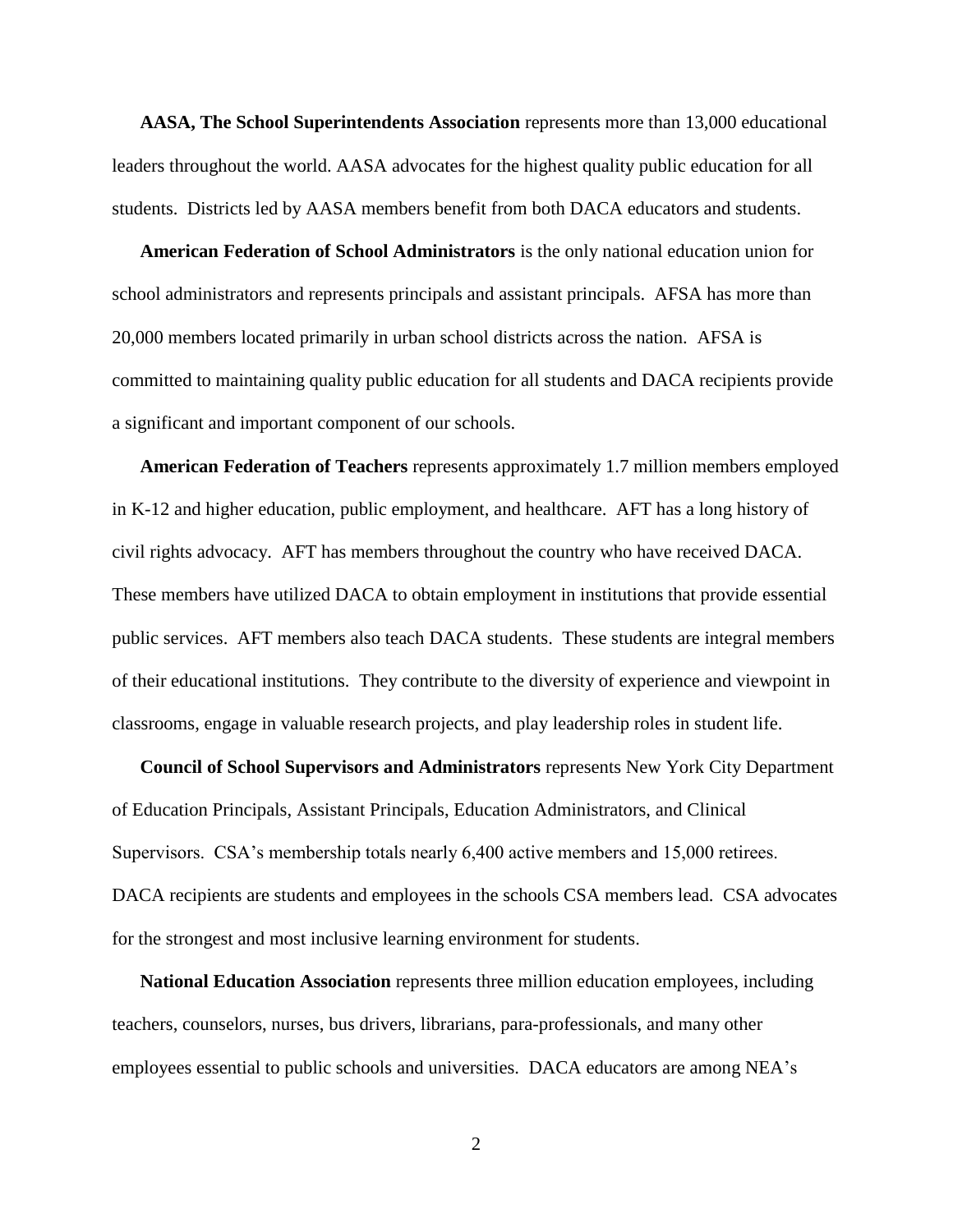members. DACA recipients also make up a large contingent of the students served by NEA members. NEA's mission is "to fulfill the promise of public education to prepare every student to succeed in a diverse and interdependent world." NEA Vision, Mission, and Values (2006). NEA has made the protection of DACA and its recipients, families, and school communities a top advocacy priority.

**National School Boards Association**, through its state associations of school boards, represents the nation's 95,000 board members who, in turn, govern approximately 13,800 local districts serving more than 50 million public school students. NSBA has long advocated for equitable access to public schools. Article IV, Section 1.3 of NSBA's Beliefs and Policies states: ―Public schools should provide equitable access and ensure that all students have the knowledge and skills to succeed … regardless of factors such as race, gender, sexual orientation, ethnic background, English proficiency, immigration status, socioeconomic status, or disability."

**New York State Council of School Superintendents** has a membership comprising approximately 97% of New York State superintendents, Boards of Cooperative Educational Services (BOCES) of New York State superintendents, superintendents of special act districts and other administrators. Superintendents are responsible for enforcing all provisions of law and all rules and regulations relating to school management. The Council advocates for the state's superintendents, develops and promotes policy on matters relating to K-12 education, school finance, and school leadership. The Council has appeared as *amicus curiae* in numerous proceedings involving issues affecting New York public schools.

**New York State School Boards Association** represents the governing boards of approximately 93% of the governing boards of New York. It often appears as *amicus curiae* in court proceedings affecting public education. The current proceeding presents issues that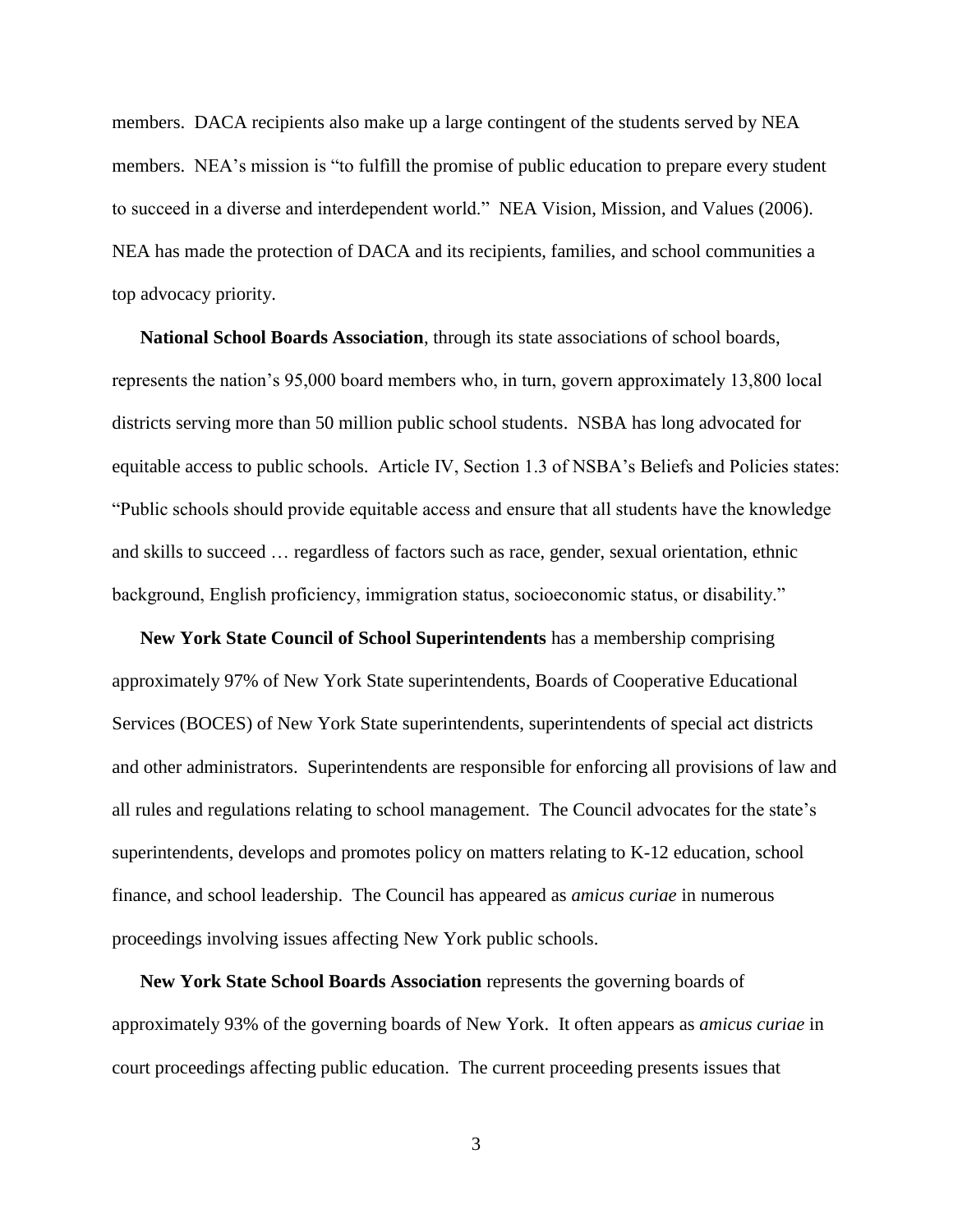directly affect the mission and operation of K-12 public schools. Anxiety over possible arrests and deportation impairs the ability of students to study and learn, and to even attend school, which further affects their ability to acquire the knowledge and skills necessary to become productive members of society. This limits the capacity of boards to discharge their obligation to provide such opportunities. The rescission of DACA affects the continued employment of qualified educators and staff. This in turn affects the stability necessary to operate schools, a core responsibility of school boards.

**New York State United Teachers** represents more than 675,000 people who work in, or are retired from, New York's schools, colleges, and healthcare facilities. These include teachers, university faculty, bus drivers, custodians, secretaries, cafeteria workers, and nurses. NYSUT's mission is to improve the professional and economic lives of its members and their families, to strengthen the institutions where they work, and further the cause of social justice. Numerous NYSUT members receive DACA. NYSUT members also teach DACA recipients in their public schools. DACA has allowed NYSUT members to provide essential services to school communities.

**Professional Staff Congress/CUNY** represents 30,000 faculty and professional staff working at the City University of New York and the CUNY Research Foundation. The PSC is a leader in advocating for fair working conditions and high-quality education at CUNY. The PSC is also a strong voice in support of CUNY students and their right to an education. Our members and their students include DACA-recipients and families of DACA-recipients.

**School Administrators Association of New York State** represents over 7,200 public school principals, assistant principals, directors, and coordinators in New York public schools and BOCES in approximately 500 school districts. SAANYS, along with the NYS Federation of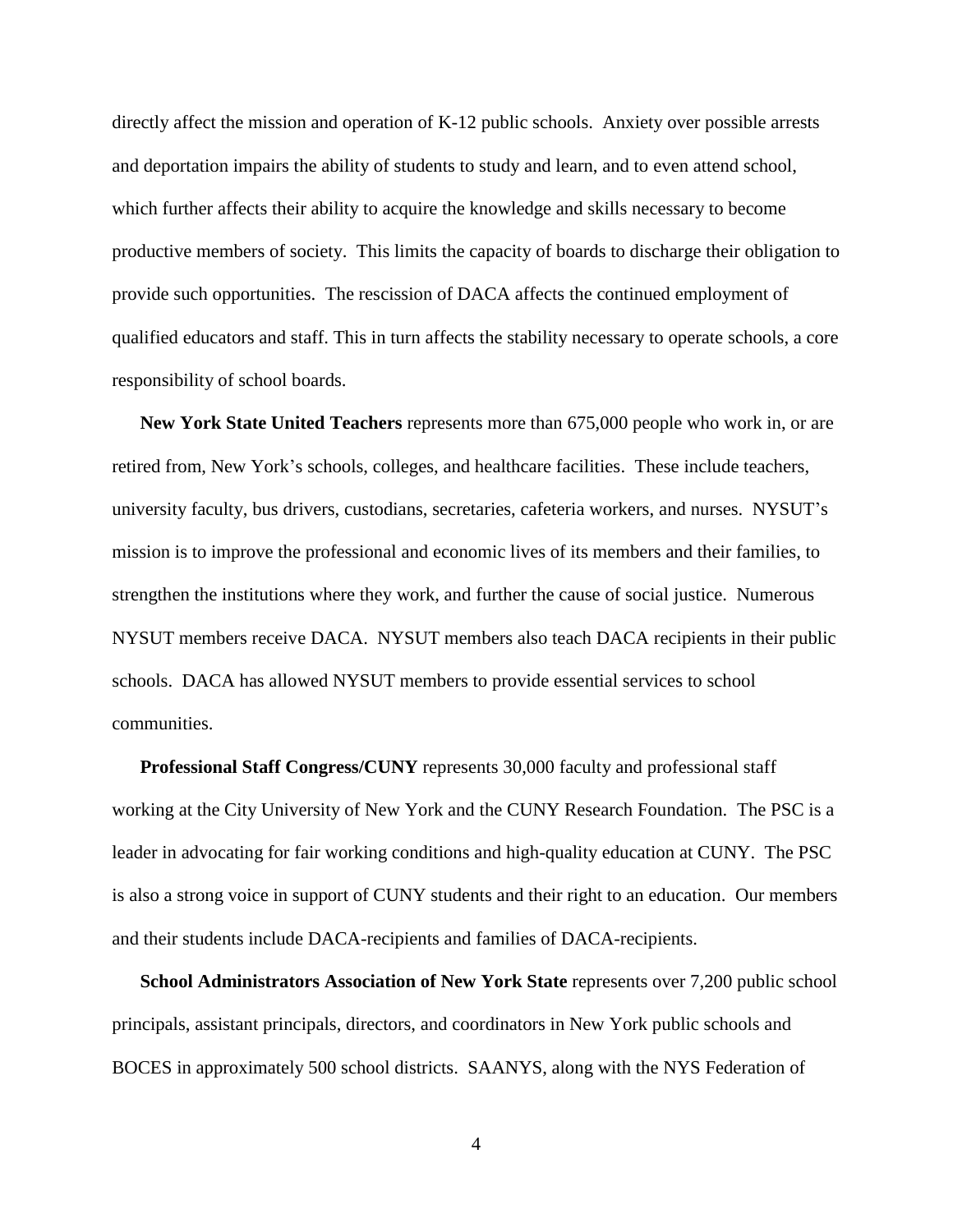School Administrators, is part of the New York State School Administrators Consortium (NYSSAC), a lobbying consortium representing over 23,000 school leaders. SAANYS is the official New York representative on the National Association of Elementary School Principals and the National Association of Secondary School Principals. Through its representation and advocacy efforts, SAANYS supports school administrators who have received DACA's invaluable benefits, and those who encourage current DACA students to continue their education.

**United Federation of Teachers** represents more than 80,000 teachers and other employees in the New York City School District, one of the largest school districts in the country. UFT advocates for the highest quality public education for all students, and develops and supports students and teachers. DACA recipients work in the schools in which our members teach and many are studying to become future educators.

**United University Professions** represents more than 42,000 academic and professional staff in the State University of New York (SUNY). UUP negotiates collective bargaining agreements and advocates for quality public higher education. DACA recipients work in the UUP bargaining unit and study in colleges whose faculty it represents.

Together, *Amici Curiae* represent over four million public school educators, 95,000 board members, and more than 33,000 other educational leaders, including all levels of the New York education system. Their duty and commitment is to care for all students, regardless of immigration status. Because of our members' direct role in education, *Amici* are uniquely aware of the benefits of DACA for our nation's students and for public education overall. *Amici*'s members know first-hand the irreparable harm DACA recipients and public education will suffer absent an injunction.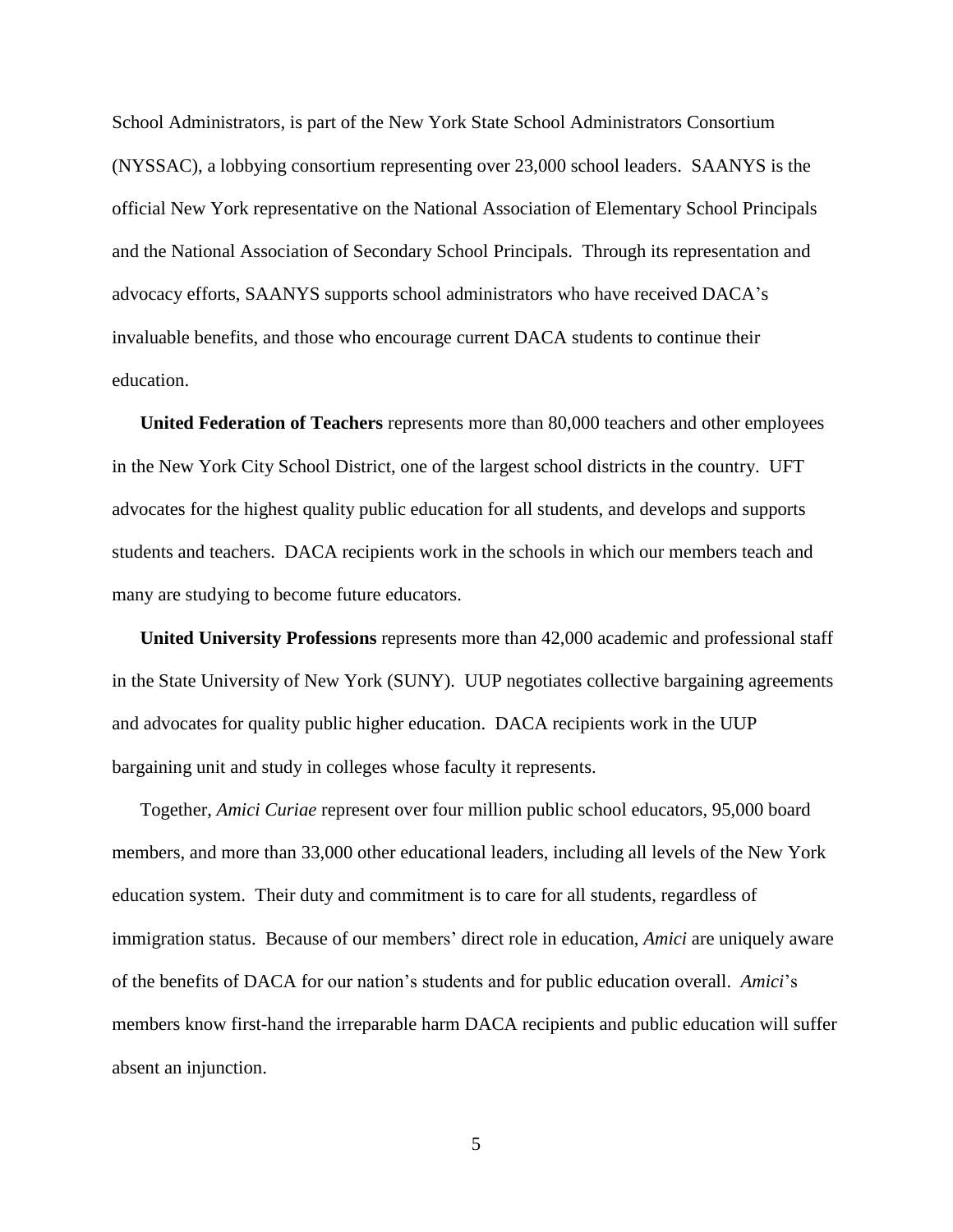### <span id="page-9-1"></span><span id="page-9-0"></span>**III. ARGUMENT**

## **A. A Preliminary Injunction Is Necessary to Prevent Irreparable Harm to the Vital Interests of DACA Recipients and Their Education Communities.**

DACA's rescission will irreparably harm schools and students. To further the public interest in preventing that irreparable harm to the nation's schools and students, the Court should grant Plaintiffs' request for a preliminary injunction. A preliminary injunction is warranted when "the plaintiff has shown  $(1)$  a likelihood of success on the merits;  $(2)$  a likelihood of 'irreparable harm in the absence of preliminary relief';  $(3)$  'that the balance of equities tips in [the plaintiff's] favor'; and (4) 'that an injunction is in the public interest.'" *Abbott Labs. v. H&H Wholesale Servs., Inc.*, 670 F. App'x 6, 8 (2d Cir. 2016) (quoting *Winter v. Nat. Res. Def. Council, Inc.*, 555 U.S. 7, 20 (2008)). Irreparable harm, or an injury for which there is no adequate legal remedy, includes the loss of opportunity to pursue and advance one's chosen career. *See Arizona Dream Act Coal. v. Brewer*, 757 F.3d 1053, 1068 (9th Cir. 2014) (holding that DACA recipients would suffer irreparable harm in the absence of a preliminary injunction ordering Arizona to accept their work permits to obtain driver's licenses). And when such harms reach beyond the interests of the litigants, courts "may, and frequently do, go much further both to give and withhold relief in furtherance of the public interest than . . . when only private interests are involved." *Stamicarbon, N.V. v. Am. Cyanamid Co.*, 506 F.2d 532, 537 (2d Cir. 1974) (quotation omitted); *see also Standard & Poor's Corp. v. Commodity Exch., Inc.,* 683 F.2d 704, 711–12 (2d Cir. 1982) (affirming a preliminary injunction to protect interests of the public).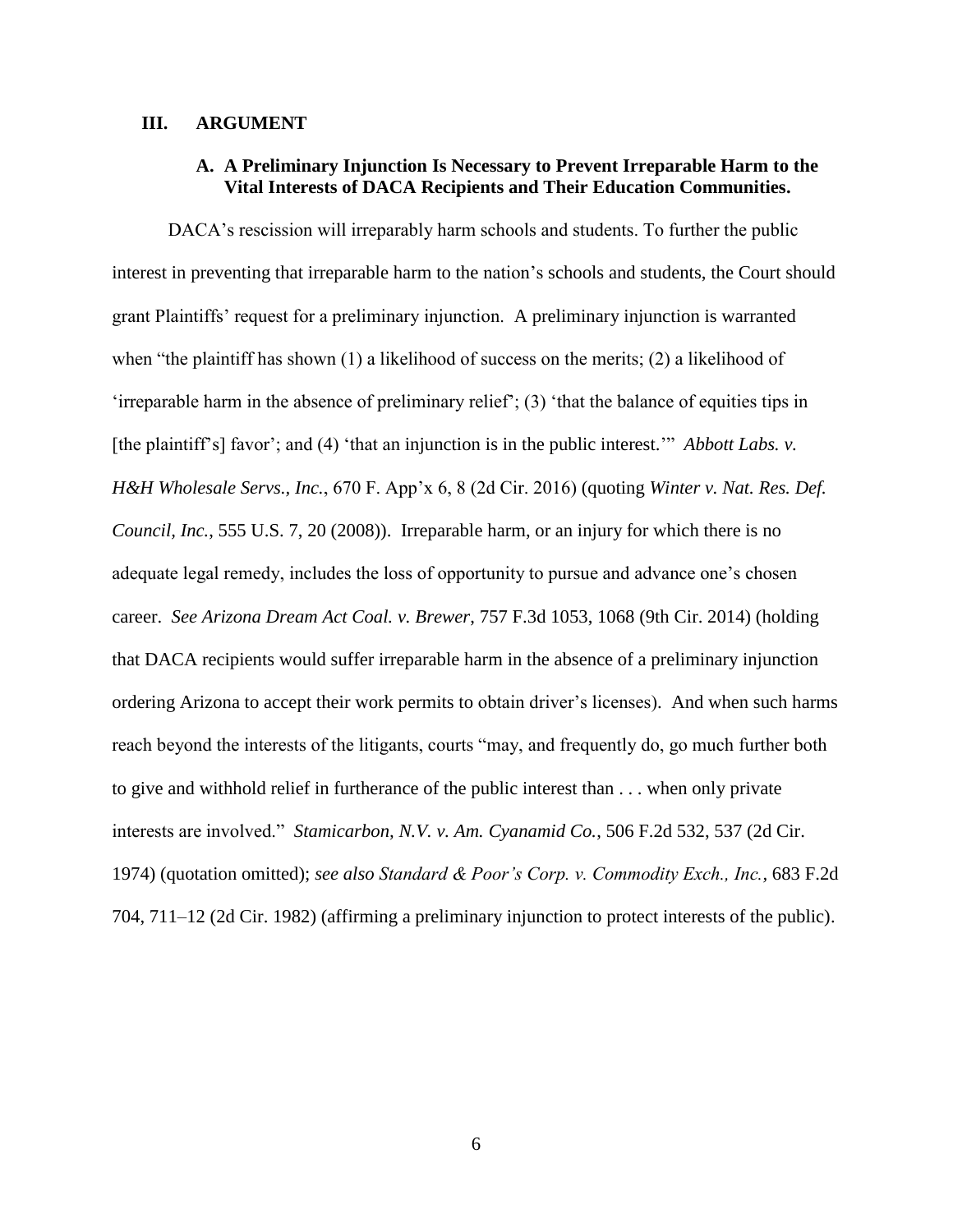## **B. Students Have Embraced Opportunities Provided by DACA, Deepened their Engagement at School, and Pursued Goals Previously Believed Unattainable.**

<span id="page-10-0"></span>The DACA program has motivated countless young people to stay in school and further their education, according to the definitive longitudinal study on DACA recipients. The fiveyear study, conducted by the Harvard Graduate School of Education, finds that without DACA,

―most unauthorized immigrant youth end their schooling before entering college … the majority of unauthorized students pursuing higher education attend community colleges and struggle to persist and graduate. With access to legal employment and diminished fear of possible deportation [under DACA], many of the study's respondents described their newfound motivation and interest in school."

Roberto G. Gonzales et al., *Taking Giant Leaps Forward: Experiences of a Range of DACA Beneficiaries at the 5-Year Mark*, 2017 Center for American Progress 2. "DACA has been the impetus for many young people . . . to return to school. . . . Dozens of the respondents who had previously not finished high school told the authors that DACA was an important impetus to reenroll in school  $\ldots$ ." *Id.* DACA is a demonstrated asset to K-12 matriculation.

**"A new sense of confidence."** Areli Morales attended public schools in New York City. In writing about her experiences, she states that growing up as an undocumented immigrant was "one of the biggest challenges I have had to face."<sup>2</sup> Morales "felt voiceless for many years . . . I remember wanting to be invisible . . . ." DACA gave Morales "a new sense of confidence to move forward with my studies." She was able to obtain work authorization, a Social Security number, and attend college. Morales plans to pursue a career in education and will graduate from Brooklyn College in 2018. If DACA remains in place, she plans "to use [her] experiences of being undocumented to be an empathic teacher . . . I hope to create a positive classroom environment that fosters acceptance, understanding, and empowerment to educate future

 2 Tatyana Kleyn et al., *Learning from Undocumented Students: Testimonios for Strategies to Support and Resist*, 14 The New Educator 1, 5 (forthcoming 2018).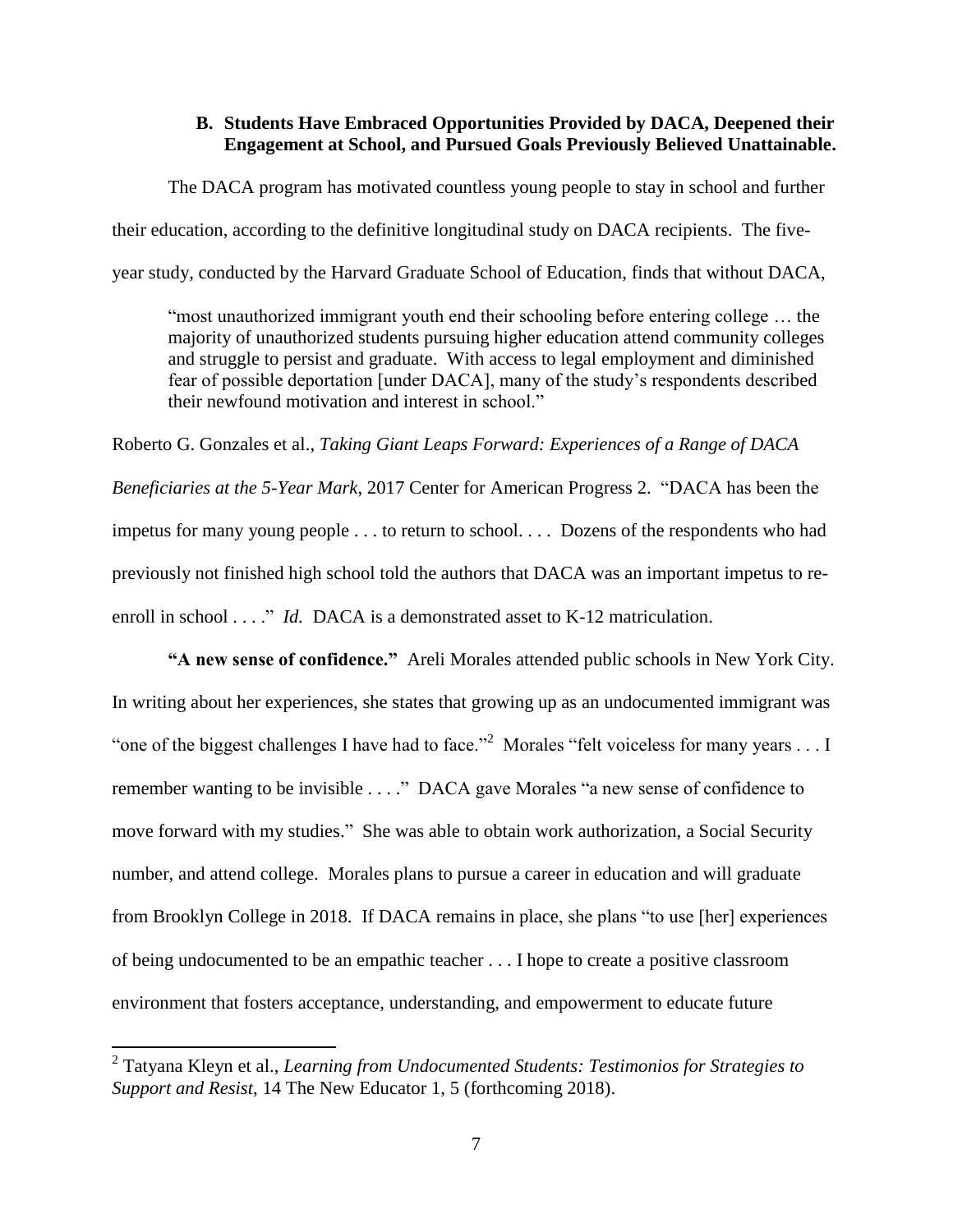generations of children, so they can strive to reach their greatest potential." Morales and New York have made a significant investment in her education which will only be lost if she cannot teach in public schools.

**"A vehicle to better opportunities."** This was the reaction of Roberto Valdez upon learning of DACA.<sup>3</sup> As a public school student in Texas, Valdez dreamed of becoming an academic, but felt that advanced academic opportunities were out of reach because he was undocumented. When he reached middle school he realized that being undocumented would hinder his future opportunities. He stopped caring about his schoolwork because he thought "no matter how hard I try I can never go to college." In high school, he began missing school frequently and struggled academically. However, after the announcement of DACA, he immediately saw that it was a "vehicle to better opportunities" and applied. He improved his schoolwork and was accepted to the University of Texas at El Paso. Valdez states that "I feel like a new person after DACA." While DACA has allowed Valdez to work for a decent wage and put himself through college, "without DACA, it's game over." He will not be able to pursue graduate studies as he had planned. His education and career will be irreversibly impeded.

**"DACA was a motivator."** Prior to receiving DACA, Texas college student Joseph Ramirez would question the need to do well in school because he did not think he would go to college: "What am I going to do with that degree without a Social Security number?" During his senior year, he received DACA and it "was a motivator" and without it, "I would not have pushed my limits." Ramirez is the first in his family to go to college. He studies public health

<sup>&</sup>lt;sup>3</sup> To provide the Court with an expanded understanding of how DACA has impacted public education, numerous students, educators, graduates, and administrators have been interviewed in preparation of this brief. Interviewees self-identified and, where names are used, it is with their permission. Others asked not to be named because of the uncertainty of their DACA status or concern regarding their DACA students.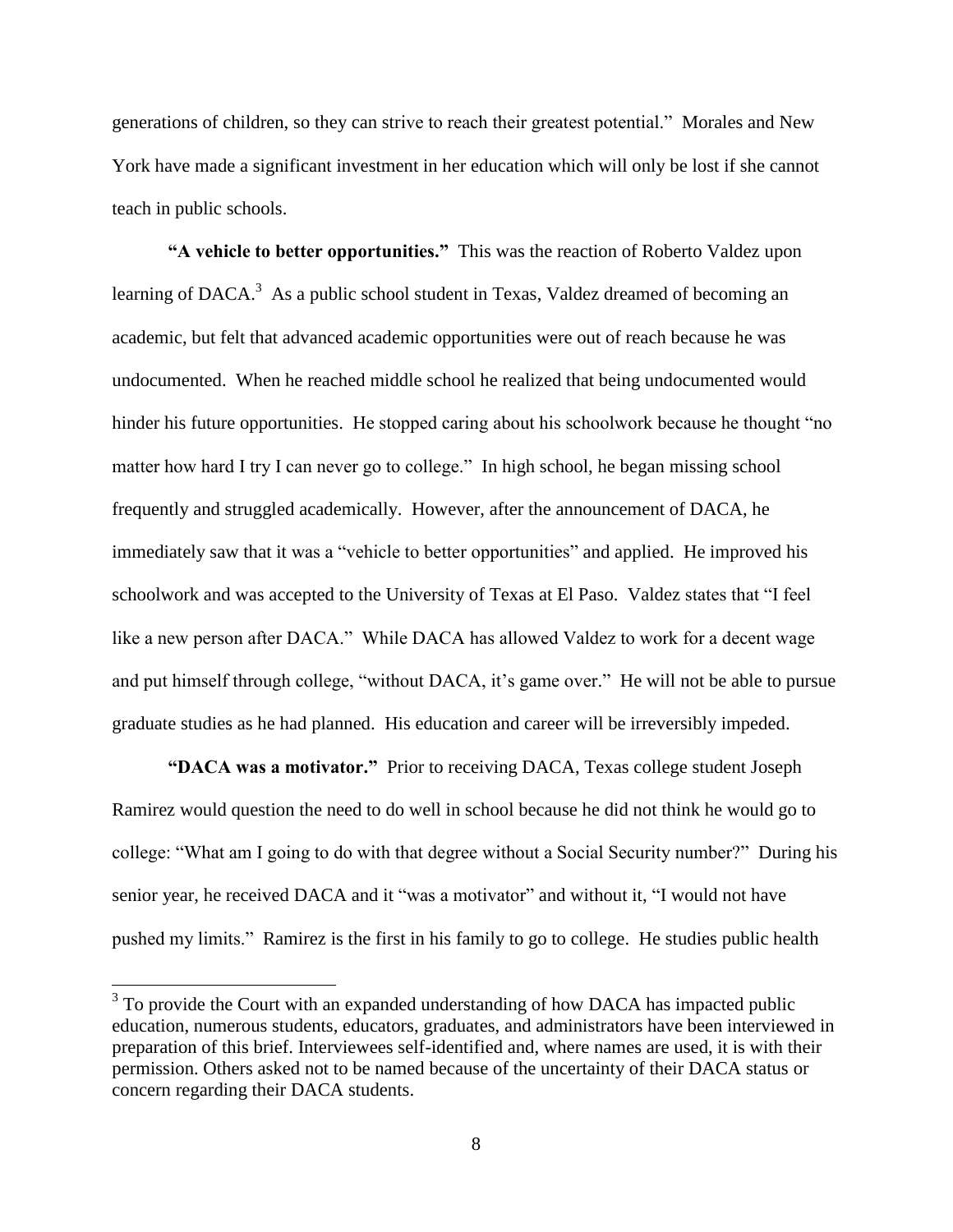with the goal of pursuing a career in nursing or public health. "Losing DACA would be devastating" for Ramirez because it would foreclose his public service career dreams.

**Without DACA, everything will come "crashing down."** Raul Ramirez, a college student in New York, has a similar story. Before DACA, he had thought "the possibility of going to college was nonexistent" and "out of reach." When he received DACA, he was excited to work hard and apply to colleges, knowing he now had an opportunity to pursue his career goals. He is an undergraduate at the University of Rochester where he studies nursing with the possibility of pursuing medical school. However, once the rescission of DACA was announced, ―[t]hat was the point when everything I planned to do, including nursing school, came crashing down, and I was back to where I was before I went to college and didn't have a plan for the future." The DACA rescission will prevent Ramirez from developing his health career.

The experience of students like these in New York and Texas are but several of many thousands around the country. By opening the door to meaningful work and higher learning, DACA gave these young people a reason and the opportunity to succeed in their K-12 studies. If the DACA rescission is allowed to stand, the achievements they have worked so hard to attain attending a university, or pursuing a fulfilling career—will be ripped away. The opportunities that motivated young people like those described above will summarily vanish. As the U.S. Supreme Court has noted this result is contrary to bedrock principles of our legal system: "Even" if the State found it expedient to control the conduct of adults by acting against their children, . . . [federal action] directing the onus of a parent's misconduct against his children does not comport with fundamental conceptions of justice." *Plyer v. Doe*, 457 U.S. 202, 220 (1982).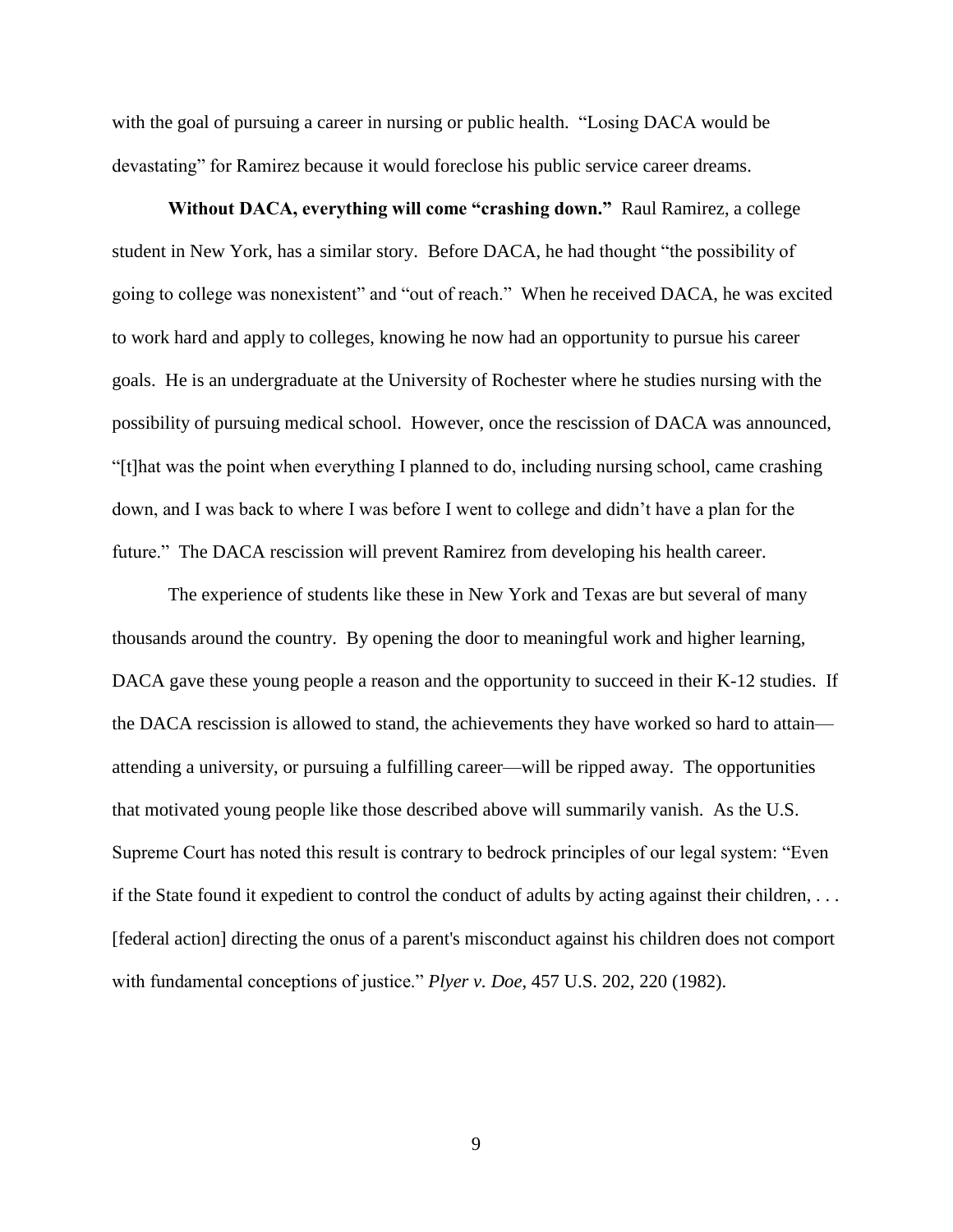#### <span id="page-13-0"></span>**C. Rescinding DACA Will Irreparably Harm Public Schools.**

The harm caused by the rescission of DACA will not be borne by its recipients alone. As the loss of DACA disrupts classrooms and destabilizes school districts, its effects will reverberate throughout communities. As the status of educators with DACA expires on different dates throughout the school year, teachers and staff will abruptly vanish from classrooms to the distress of their students and to the measurable detriment of educational outcomes. The loss of these DACA educators will worsen already-serious teacher shortages, deprive students of mentors and role models, and deplete the teaching corps of much-needed diversity.

## **1. Terminating DACA traumatizes schoolchildren and destabilizes the learning environment.**

<span id="page-13-1"></span>Public school administrators report that the announced termination of DACA is already harming schools by creating an atmosphere of anxiety and making it more difficult for students to focus on their studies. This anxiety is not limited to students with DACA or potential DACA status. Children often misunderstand whether they or their families have legal immigration status and even for those with legal status, they believe "immigrant" is synonymous with ―unauthorized.‖ Randy Capps et al., *Implications of Immigration Enforcement Activities for the Well-Being of Children in Immigrant Families: A Review of the Literature*, 2015 Migration Policy Inst. 6. As a result, these children may believe that they or their authorized relatives are in danger of being deported, which escalates their anxiety. *Id.*

Steve Corona is the Chair of NSBA's National Hispanic Council of School Board Members which advocates for the educational interests of Latino students, and a member of the school board for the Fort Wayne Community Schools, the largest school district in Indiana, where he has served for the past thirty-six years. He states that at the high school with the largest concentration of Hispanic students, the anxiety level of the students has increased dramatically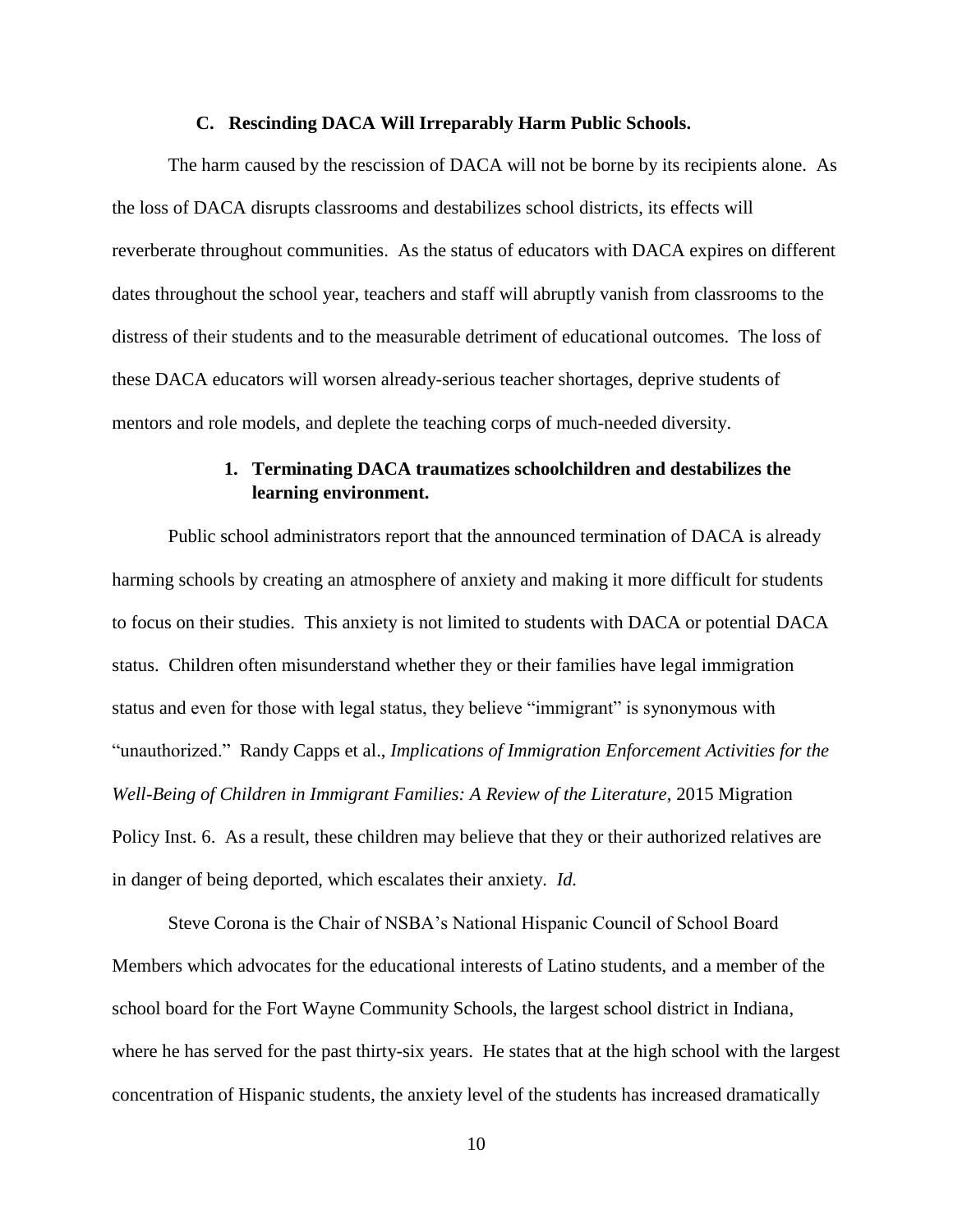since the announcement of DACA's termination. A superintendent in Long Island, New York noted that since the announcement, he can "definitely sense an increase in anxiety and stress, both for the student who fears that the end of DACA means they have to go back to a country they have not lived in since the age of two; and for documented students, the worry is in wondering if their friend will need to go and leave the U.S." Heidi Sipe is the superintendent of the Umatilla School District in eastern Oregon. Umatilla is in a rural area and serves primarily Hispanic students. Superintendent Sipe also spoke of the atmosphere of fear that has permeated her district. "The fear is very real in young students all the way up to high schoolers." Sipe observes that the anxiety "puts educators in a really uncomfortable role because we cannot tell them that everything will be okay because it is not true."

Matt Charlton, the superintendent of the Manson School District in Washington state, echoed these observations, noting that in his rural, majority Hispanic district, there is now an overall "feeling of angst . . . that translates from families down to the kids . . . which impacts the classroom" and harms children's ability to learn. The numerous anti-immigrant statements made by President Trump, especially those targeting DACA, have made the students of Renata Hewlette, a Long Island English Language Learning teacher, extremely scared. As a result, her students are distracted and preoccupied in class. Superintendent Matt Utterback, of the North Clackamas School District in the suburbs of Portland, Oregon, sees how these student anxieties are harming learning conditions as well. "Stress has an impact on academics and behavior," he said, and children's ability to "concentrate, their ability to excel is being hampered because they are worried about their safety and future and that of their family members." Superintendent Theron Schutte, of the Marshalltown Community School District in Iowa, has also seen firsthand the ill effects of increased immigration-related anxiety on children including a "lack of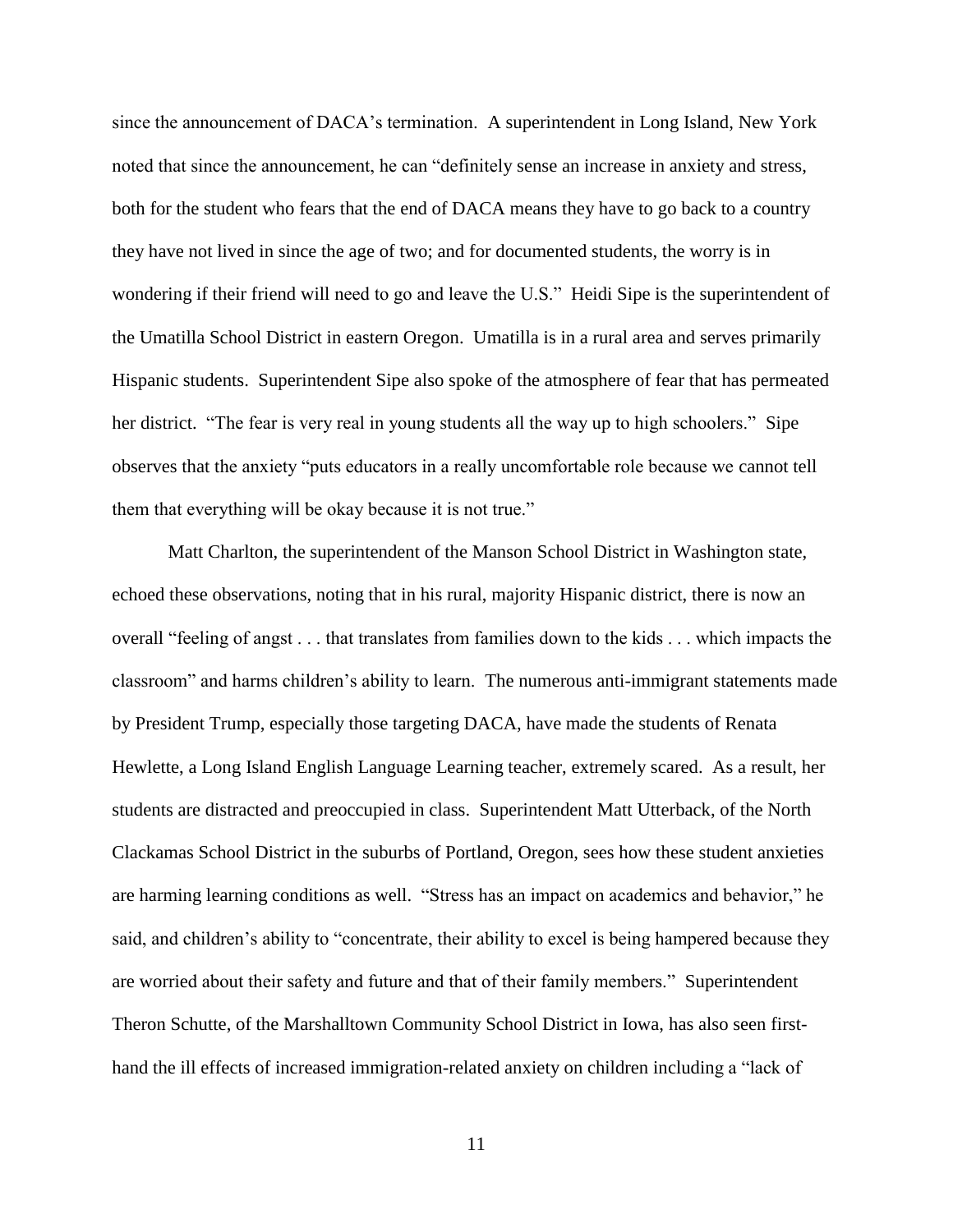ability to focus, more frequent absenteeism, and lesser achievement with coursework and on test performance" as students struggle to focus. Susan Bergtraum, vice president of Nassau County's BOCES and President of the New York State School Boards Association, observed that the anxiety around DACA's rescission "leads to conditions where educating students is harder, which significantly impairs the ability of school boards to fully discharge their obligations to provide educational opportunities to all students as they are legally and constitutionally obligated to do."

The experiences of these administrators and elected school board members are corroborated by academic research. A working paper by the Harvard University Center on the Developing Child found that such persistent anxiety can change a child's brain and negatively affect their physical, cognitive, and emotional development, which in turn impacts their ability to learn effectively in school. Nat'l Scientific Council on the Developing Child, *Persistent Fear and Anxiety Can Affect Young Children's Learning and Development* (Harvard Univ. Ctr. on the Developing Child, Working Paper 9, 2010), *available at* [http://developingchild.harvard.edu/wp](http://developingchild.harvard.edu/wp-content/uploads/2010/05/Persistent-Fear-and-Anxiety-Can-Affect-Young-Childrens-Learning-and-Development.pdf)[content/uploads/2010/05/Persistent-Fear-and-Anxiety-Can-Affect-Young-Childrens-Learning](http://developingchild.harvard.edu/wp-content/uploads/2010/05/Persistent-Fear-and-Anxiety-Can-Affect-Young-Childrens-Learning-and-Development.pdf)[and-Development.pdf.](http://developingchild.harvard.edu/wp-content/uploads/2010/05/Persistent-Fear-and-Anxiety-Can-Affect-Young-Childrens-Learning-and-Development.pdf)

The announced end of DACA also has caused many students to stop working towards their goals as they see carefully crafted plans unravel. Arianna Martinez, an Associate Professor at LaGuardia Community College in New York, teaches many DACA recipients. The DACA students' "entire relationship to education and their future" has changed as the students suddenly feel there is no point to obtaining a degree when a planned future and career in the U.S. are now in peril. Through her academic research, Martinez has found that older DACA recipients enrolled in GED or ESL classes in preparation for college now cannot envision a way forward.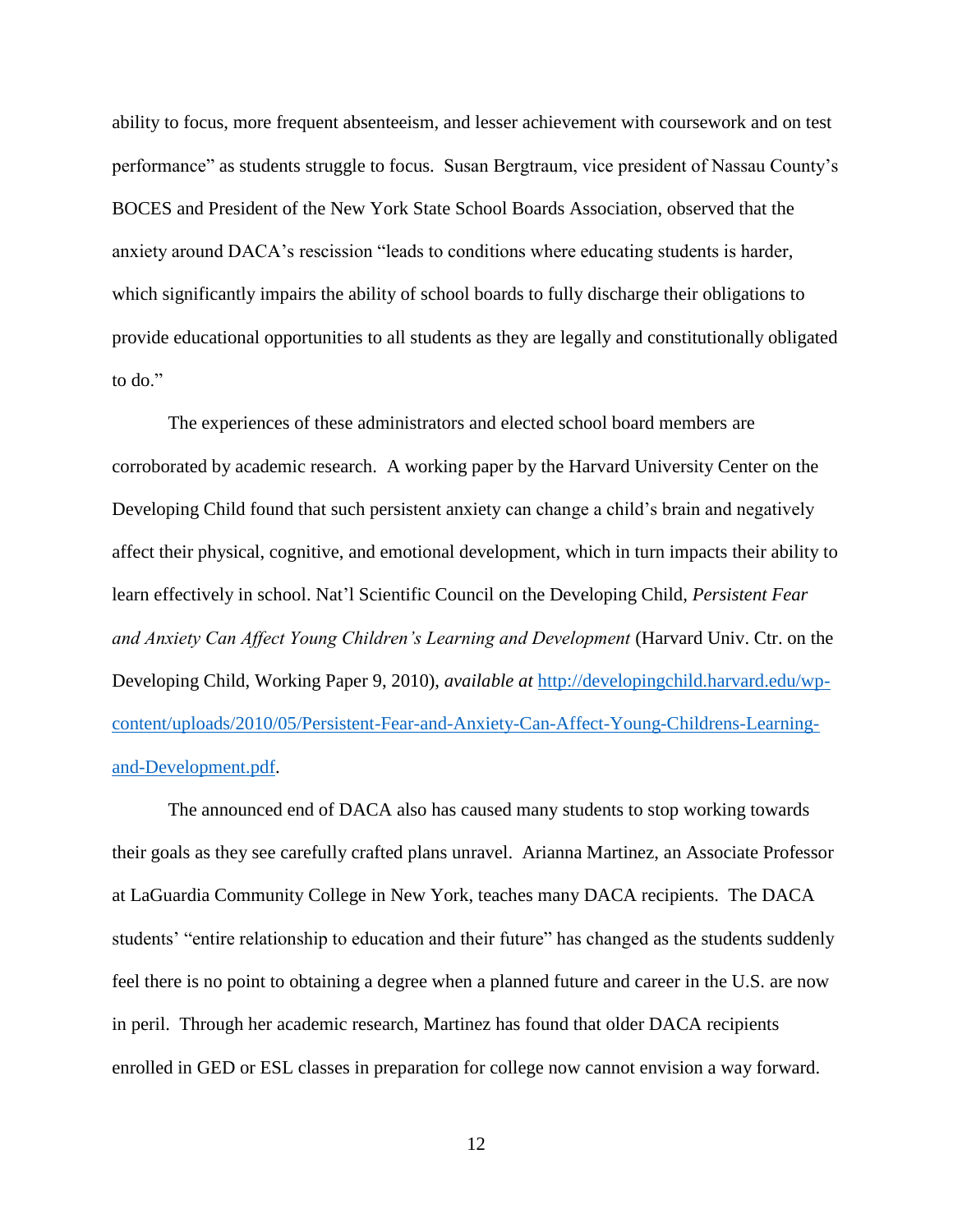Superintendent Sipe spoke emotionally of a brilliant student who dreams of becoming a pediatrician but is no longer even considering college. Sipe also knows DACA students who have dropped out of college because of their disappointment and feeling of "why bother" investing [in their education] if it does not do any good" when the expectation of continuing immigration status has disappeared. Superintendent Charlton spoke of his district's many DACA students, including those planning to be educators, and how their plans have been jeopardized. DACA gave students "that hope and inspiration to reach higher, to rescind that now is not fair" to his students. Superintendent Schutte discussed his concern that the termination of DACA will lead to a "greater challenge to encourage kids to finish school, a greater challenge to reduce the achievement gap and drop-out rate . . . there is not a light at the end of the tunnel for these kids."

Laura Secory, Director of English Language Learning in the Des Moines School District, spoke of her many students whose plans will be irreparably harmed if the rescission of DACA is not enjoined. She spoke of one DACA student who was planning to attend a specialized school for disabled students for his post-secondary education. With DACA now threatened, the student has put aside those plans. In Superintendent Utterback's district, "high school counselors and administrators are having conversations with kids who thought they had an avenue for postsecondary education" and now they do not know how to plan for the future. "These are really bright kids who have been in the school system for 13 years and have done everything asked of them and now they do not have the same opportunities as their classmates."

The loss of DACA will also mean that an estimated 9,000 K-12 education employees will no longer be able to teach in our nation's schools. Jie Zong et. al., *A Profile of Current DACA Recipients by Education, Industry, and Occupation*, 2017 Migration Policy Inst. 8. These valued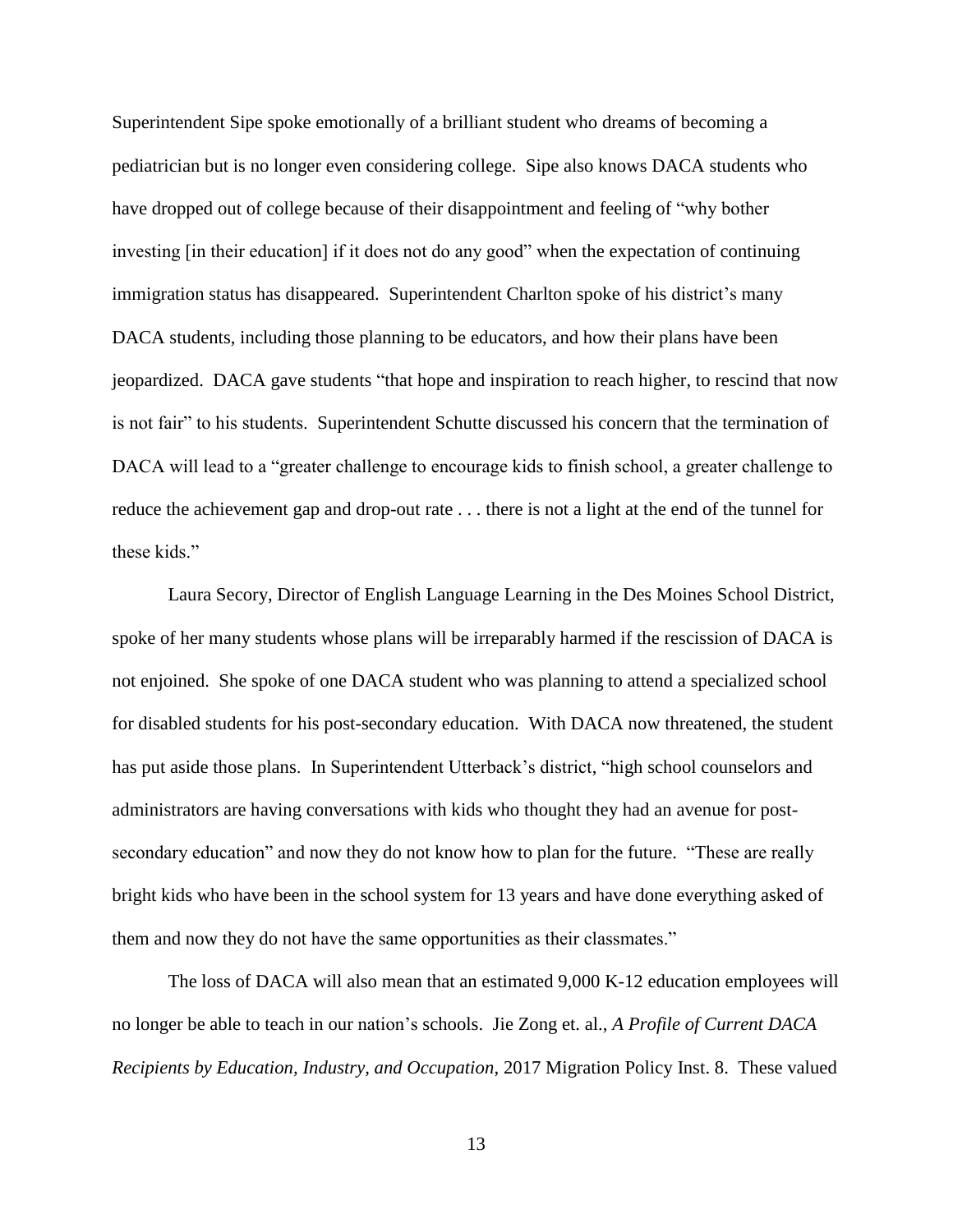educators each hold individual DACA expiration dates. No district, school, or classroom can fully anticipate or, most importantly, prepare students for the staggered, unpredictable departure of beloved teachers. When this occurs mid-year, or at critical points like testing periods, children and their educational outcomes will be irreversibly damaged. An example is second-grade teacher Karina Alvarez, who while awaiting the delayed renewal of her DACA work permit, was forced to temporarily resign from her classroom. Seven-year-olds cannot comprehend the reasons for such a loss, but research abundantly shows events like this diminish trust and thus students' psycho-social wellbeing and educational outcomes. During Alvarez's absence, her second-graders lost educational progress and relationship continuity with a trusted teacher. This will occur on a much larger scale as thousands of teachers continue to lose their DACA status, now without the possibility of renewal.

Teacher turnover has long been shown to harm student academic achievement. Matthew Ronfeldt et al., *How Teacher Turnover Harms Student Achievement*, 50 Am. Educ. Res. J. 4, 31 (2013). Not only will the students of teachers who leave mid-year perform worse academically, but the students of teachers who remain are also negatively impacted. *Id*. Turnover causes a decline in student achievement school-wide because it can damage faculty morale, increase the workload of remaining teachers, and divert district funds away from student programs to training new hires. *Id.* at 8, 32. These impacts will only escalate in schools if the DACA rescission is not enjoined. In sum, the DACA rescission has placed children in an unmitigated state of uncertainty that "den[ies] them the ability to live within the structure of our civic institutions, and foreclose[s] any realistic possibility that they will contribute in even the smallest way to the progress of our Nation.‖ *Plyler v. Doe*, 457 U.S. at 223.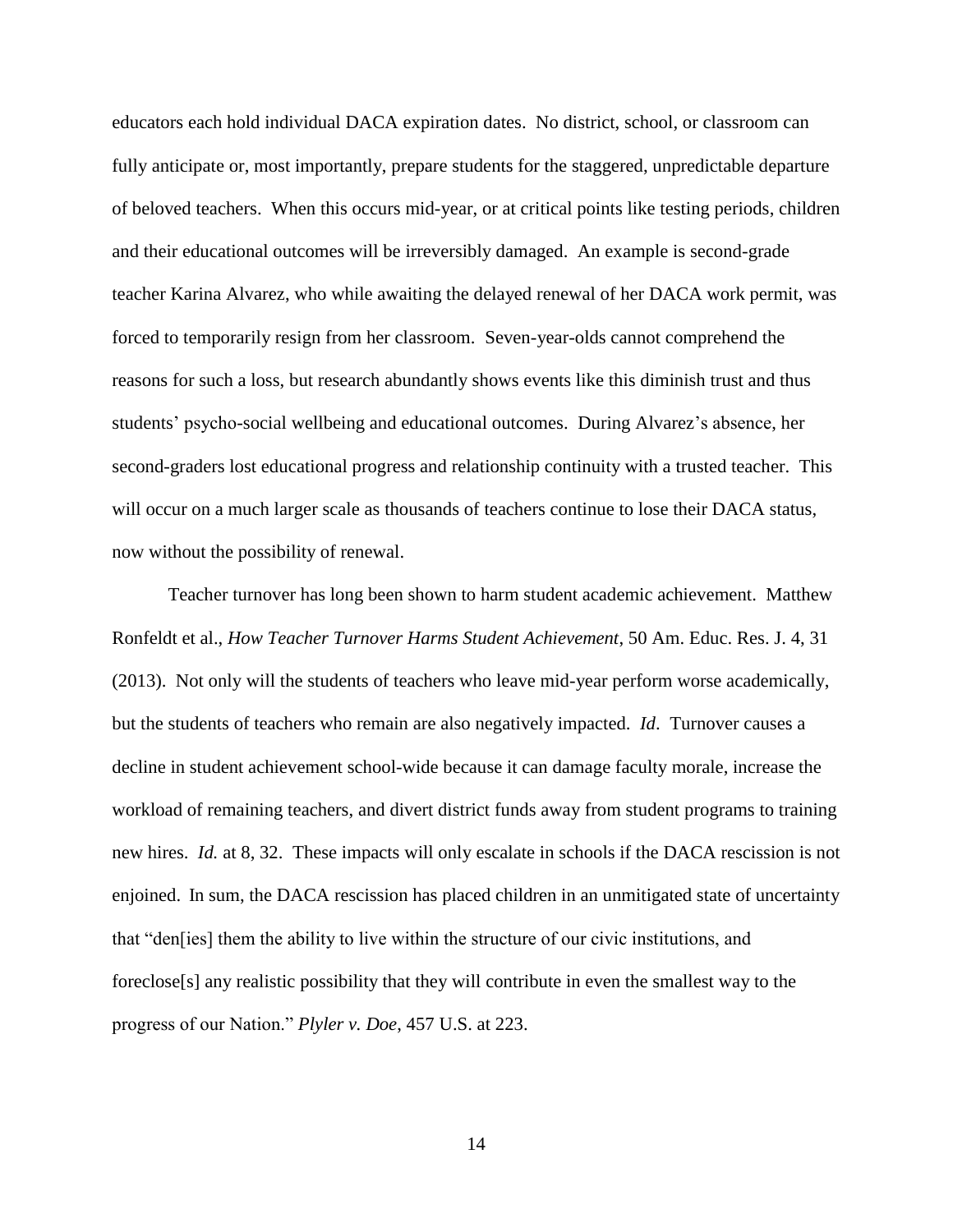### **a. Ending DACA will worsen already severe teacher shortages.**

<span id="page-18-0"></span>Throughout the country, states face a critical shortage of teachers. The U.S. Department of Education has found that "every state is dealing with shortages of teachers in key subject areas‖ in the 2017-18 school year. Valerie Strauss, *Teacher Shortages Affecting Every State As 2017-18 School Year Begins*, Washington Post (Aug. 28, 2017); *see also* Office of Postsecondary Educ., U.S. Dep't. of Educ., *Teacher Shortage Areas Nationwide Listing 1990-1991 through 2017-2018* (June 2017),

[https://www2.ed.gov/about/offices/list/ope/pol/ateachershortageareasreport2017-18.pdf.](https://www2.ed.gov/about/offices/list/ope/pol/ateachershortageareasreport2017-18.pdf) Every superintendent interviewed for this brief reported staffing shortages. Superintendent Sipe noted that her district posts positions for three to six months without receiving a single application. Superintendent Utterback stated that his district has not been fully staffed for 18 months.

DACA has helped districts ease these shortages. Approximately 9,000 DACA recipients nationwide work in education. Zong, *A Profile of Current DACA Recipients by Education, Industry, and Occupation* at 8. At a time when the nation can ill afford to lose teachers, the rescission of DACA will lead to a significant loss of educational employees.

In Sacramento, Superintendent Jorge Aguilar runs a district with a largely minority and immigrant population. According to Superintendent Aguilar, Sacramento is heavily impacted by the teacher shortage felt throughout California. He knows of employees who receive DACA and he fears the end of DACA will exacerbate the district's already-critical need for qualified staff.

K.R. is a Texas educator with DACA who teaches special education to hearing impaired pre-K children. A course she took on deaf education was her "light at the end of the tunnel" and she knew she wanted to dedicate her life to teaching children with limited communication abilities. Because of DACA, K.R. has been able to work in her field, but her DACA expires in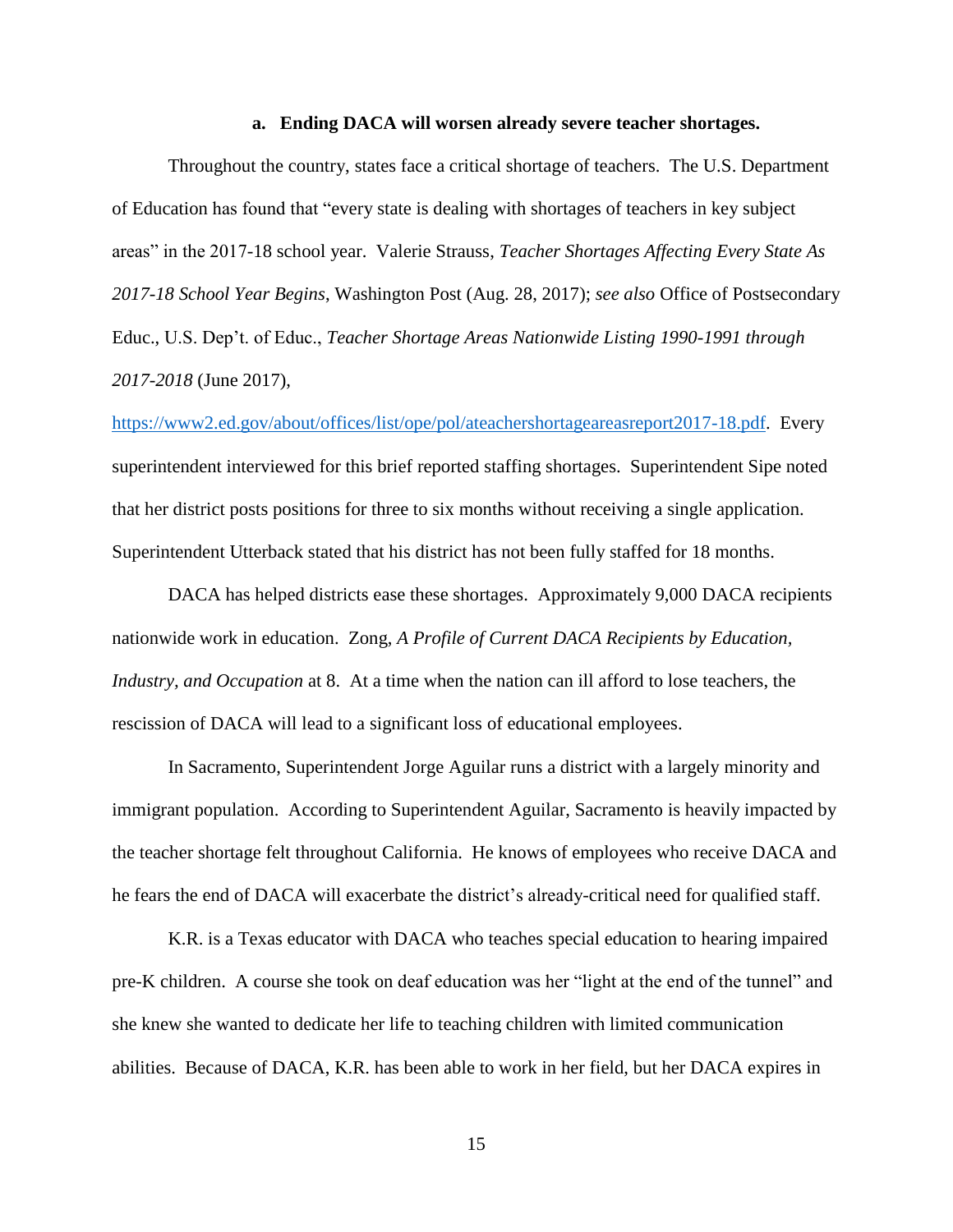2018. Absent an injunction, the DACA rescission will end her career and very likely leave her students without a specialized teacher, due to a shortage of teachers who can teach hearing impaired students.

R.A. teaches history in a Bronx, New York high school. Receiving DACA "completely changed [his] life" and enabled him to pursue his dreams. Because of DACA, R.A. was able extern in the U.S. Congress and study in Italy. Through his studies at UCLA, he became inspired to become an educator to give something back. R.A.'s students are concerned he will no longer be able to teach them and have told him that "we want you in the classroom." However, his DACA expires in 2019.

Vicente Rodriguez was able to enter the University of California when he received DACA. An aspiring educator, Rodriguez graduated with a degree in English and Ethnic Studies. He currently works as the Director of Social Services at a non-profit coordinating its after-school program. Rodriguez knows excellent DACA teachers who stand to lose their employment. Rodriguez points out that these are highly educated individuals who will likely choose to leave the U.S. to continue teaching. And Rodriguez's DACA expires before he can complete a graduate teaching program.

Public schools have invested in the K-12 and higher education of these motivated young people whose professional aim is to give back, to educate students like themselves. The rescission of DACA will bar them from the classrooms that so urgently need them. Countless students stand to lose the very support, instruction, and motivation that these aspiring educators received because of DACA.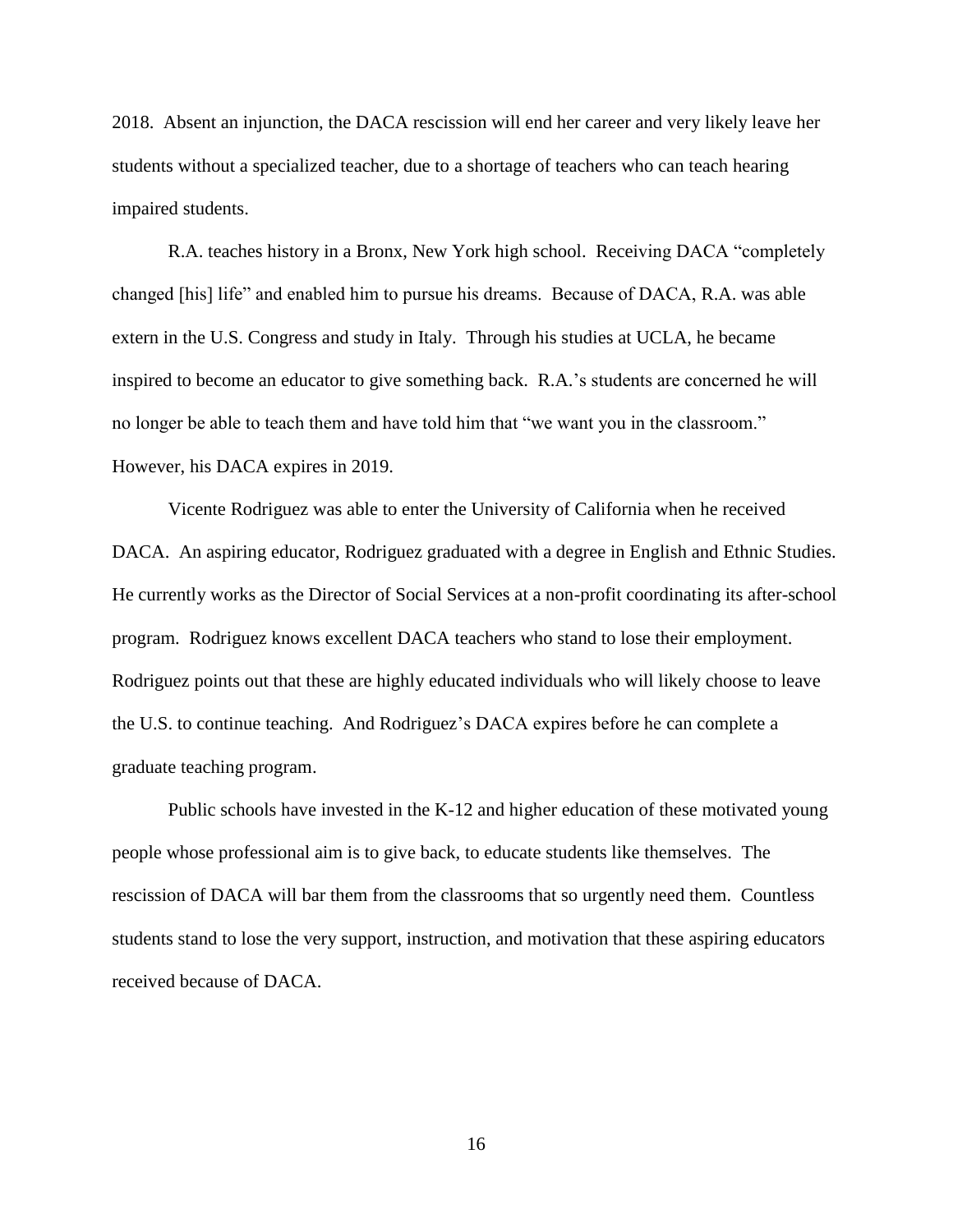### **b. Ending DACA will hamper efforts to diversify the teaching corps.**

<span id="page-20-0"></span>Numerous studies have shown that students benefit from teachers who are ethnically and culturally diverse. ―Teachers of color are positive role models for all students in breaking down negative stereotypes and preparing students to live and work in a multiracial society." Office of Planning, Evaluation and Policy Dev., U.S. Dep't of Educ., *The State of Racial Diversity in the Educator Workforce* (July 2016), [https://www2.ed.gov/rschstat/eval/highered/racial](https://www2.ed.gov/rschstat/eval/highered/racial-diversity/state-racial-diversity-workforce.pdf)[diversity/state-racial-diversity-workforce.pdf.](https://www2.ed.gov/rschstat/eval/highered/racial-diversity/state-racial-diversity-workforce.pdf)

For minority students, having a teacher who reflects a student's own ethnicity has a particularly positive effect. There are "meaningful 'role model effects' when minority students are taught by teachers of the same race." Dan Goldhaber et al., The Ctr. for Educ. Data and Research, Univ. of Washington Bothell, *The Theoretical and Empirical Arguments for Diversifying the Teacher Workforce: A Review of the Evidence* 6 (2015). These effects are not subjective, but make a "meaningful impact on student test scores." *Id.* For example, "a larger presence of Black and Hispanic teachers [is linked] to improved treatment or outcomes for Black and Hispanic students along a variety of dimensions, including lower rates of exclusionary discipline, lower likelihood of placement in special education, and higher pass rates on standardized tests.‖ Jason A. Grissom, Luis A. Rodriguez & Emily C. Kern, *Teacher and Principal Diversity and the Representation of Students of Color in Gifted Programs*, 117 The Elementary Sch. J. 3 (2017) (internal citations omitted). Similarly, "non-English proficient Latino children revealed greater gains on a direct assessment of literacy . . . if their teacher was also Latino rather than Caucasian." Jason T. Downer, Priscilla Goble, Sonya S. Myers & Robert C. Pianta, *Teacher-child Racial/Ethnic Match Within Pre-Kindergarten Classrooms and Children's Early School Adjustment*, Early Childhood Research Quarterly 37 (2016).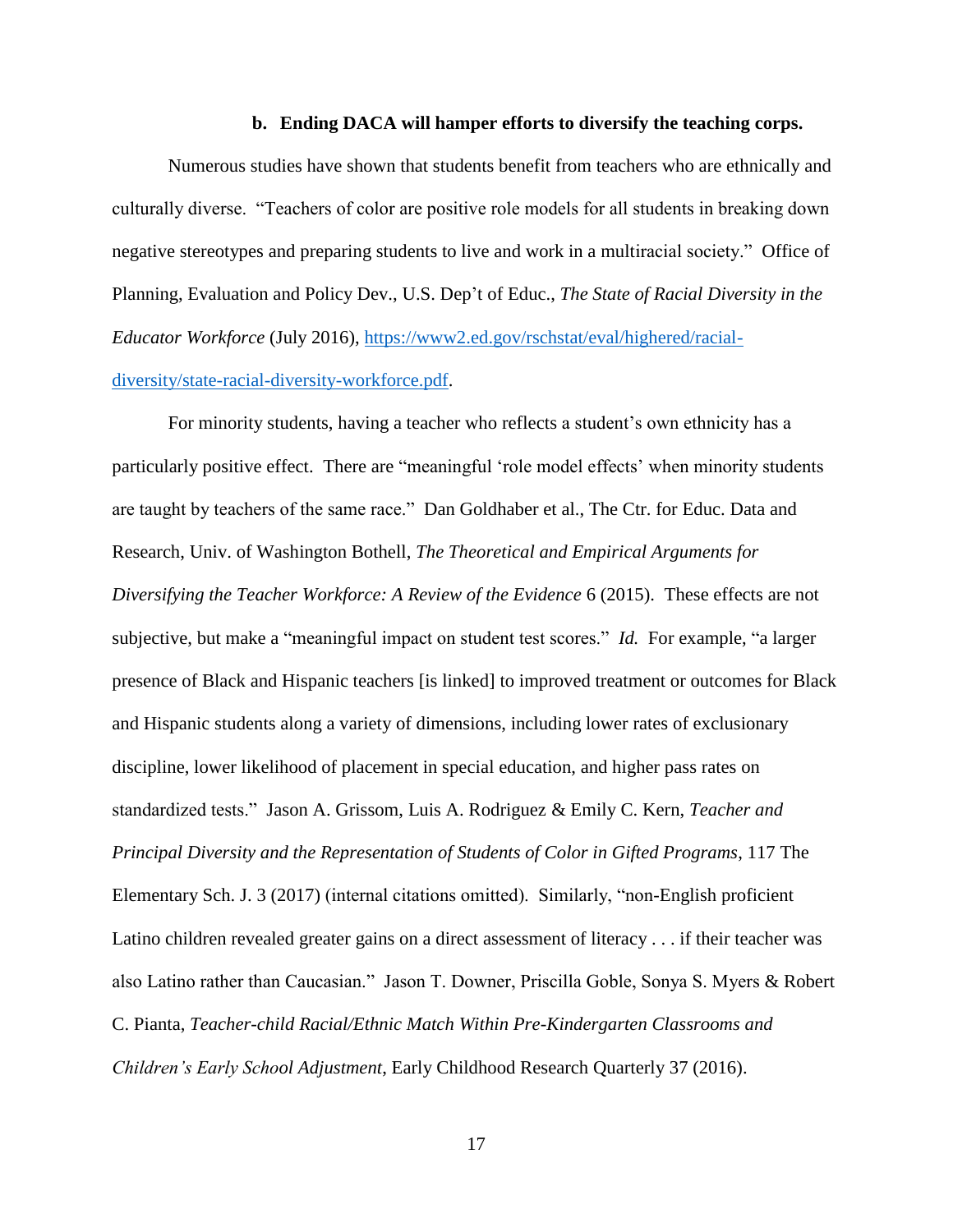It is therefore critical for schools to hire teachers from minority backgrounds to keep pace with the growing immigrant population. Yet districts have had difficulty doing so. Every interviewed superintendent spoke of the gap between the number of Hispanic students compared to that of Hispanic educators. Between 2003 and 2012, "the increase in the percentage of Hispanic students [in the U.S.] far outpaced the modest increase in the percentage of Hispanic teachers.‖ Goldhaber, *The Theoretical and Empirical Arguments for Diversifying the Teacher Workforce: A Review of the Evidence* at 1. A 2016 study by the U.S. Department of Education found that in 2011-12, 24% of students were Hispanic, while only 8% of teachers were Hispanic. U.S. Dep't of Educ., *The State of Racial Diversity in the Educator Workforce* at 6. The disparity between the increased need for Hispanic teachers and the lagging number of Hispanic teachers that districts are able to hire, is only expected to grow: "students of color are expected to make up 56 percent of the student population by 2024." *Id.* at 1.

Districts thus have a critical need to hire an increasing number of Hispanic teachers to serve the needs of their expanding Hispanic student populations. DACA teachers have helped to meet this growing need, given that close to 80% of DACA recipients were born in Mexico. U.S. Citizenship and Immigration Servs., *Approximate Active DACA Recipients: Country of Birth* 1 (Sept. 4, 2017),

[https://www.uscis.gov/sites/default/files/USCIS/Resources/Reports%20and%20Studies/Immigrat](https://www.uscis.gov/sites/default/files/USCIS/Resources/Reports%20and%20Studies/Immigration%20Forms%20Data/All%20Form%20Types/DACA/daca_population_data.pdf) [ion%20Forms%20Data/All%20Form%20Types/DACA/daca\\_population\\_data.pdf.](https://www.uscis.gov/sites/default/files/USCIS/Resources/Reports%20and%20Studies/Immigration%20Forms%20Data/All%20Form%20Types/DACA/daca_population_data.pdf) Indeed, some districts have specifically recruited DACA recipients. *See, e.g.,* Alexia Fernandez Campbell, *DACA immigrants are teaching American children. What happens after they're gone?*, Vox (Sept. 15, 2017), [https://www.vox.com/policy-and](https://www.vox.com/policy-and-politics/2017/9/15/16306972/daca-teachers-dreamers)[politics/2017/9/15/16306972/daca-teachers-dreamers.](https://www.vox.com/policy-and-politics/2017/9/15/16306972/daca-teachers-dreamers)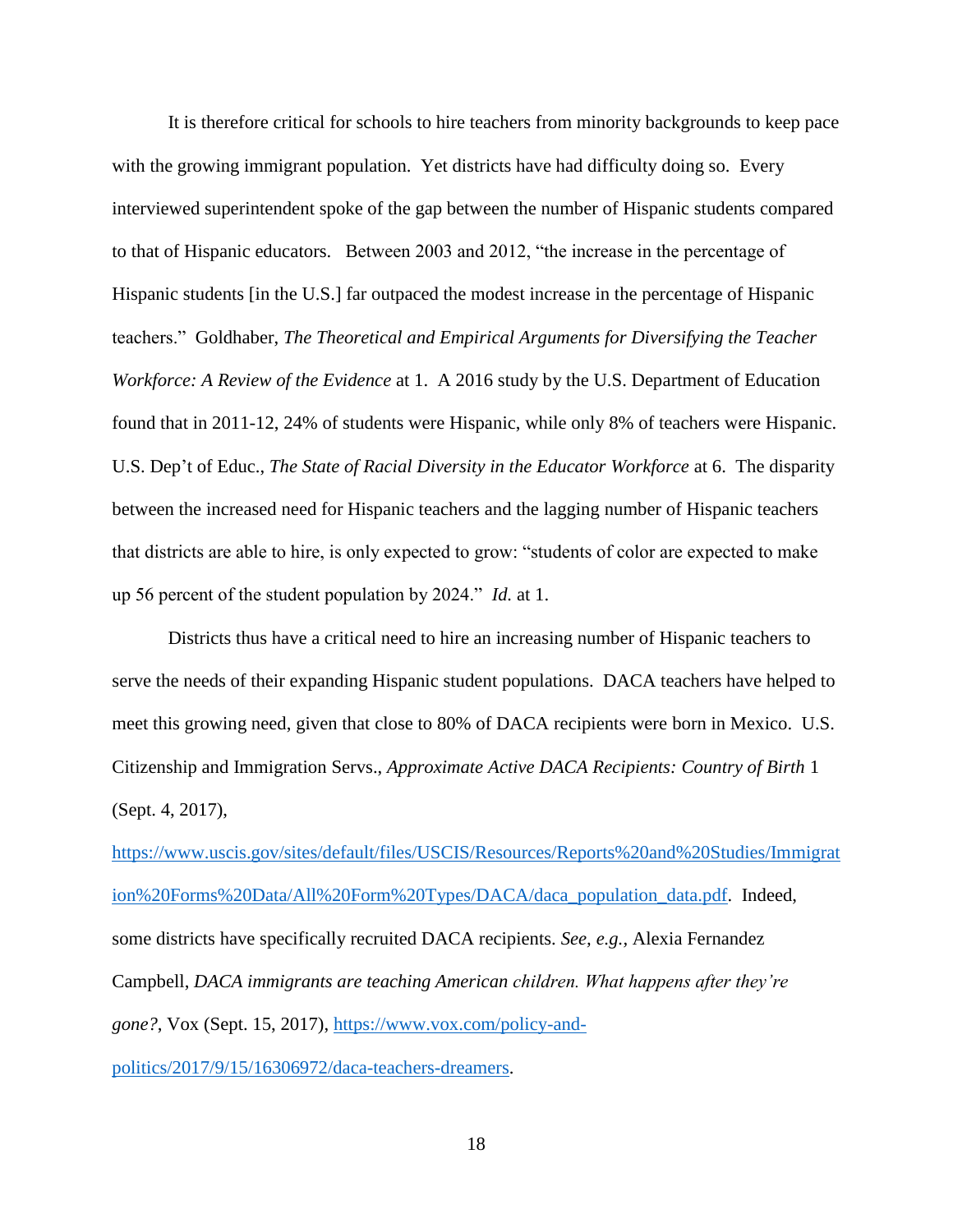Many DACA educators acknowledge that their background makes them especially important to students, and that they have been drawn to teaching because of their desire to act as role models. For example, DACA recipient Karina Alvarez teaches second-grade students in Texas, where many of her students are Hispanic and some are undocumented. Alvarez speaks to her students about her own experience as an undocumented immigrant. Alvarez believes that her students "need to have a role model that has walked in their shoes . . . they need to see that college is in their reach, that it is possible for them to be a teacher or whatever they want to be."

Similarly, Jaime Ballesteros, a California DACA educator, said that he became a teacher because he knew he could reach immigrant students: "I wanted to amplify the voices of students and families who shared both my story and values. I wanted to ensure that there would be even just one less child who felt isolated and helpless because of his or her immigration status." Ginette Magaña, *DACAmented Teachers: Educating and Enriching Their Communities* (August 4, 2015), [https://obamawhitehouse.archives.gov/blog/2015/08/04/dacamented-teachers](https://obamawhitehouse.archives.gov/blog/2015/08/04/dacamented-teachers-educating-and-enriching-their-communities)[educating-and-enriching-their-communities.](https://obamawhitehouse.archives.gov/blog/2015/08/04/dacamented-teachers-educating-and-enriching-their-communities)

A.Z. teaches Spanish in Texas. She attended public schools and graduated second in her class, playing sports and musical instruments, and participating on student council. Growing up, she did not have a lot of Hispanic teachers and decided to become a teacher so she could help her students feel that they could go to college. In addition to teaching Spanish, she mentors students in a college prep program that she participated in as a student. A.Z. connects with and motivates her students as a result of their shared background. She enjoys building relationships with her students and inspiring them to work harder. Unless DACA's rescission is enjoined, she will have to stop working with her mentees during their critical senior year as her DACA expires.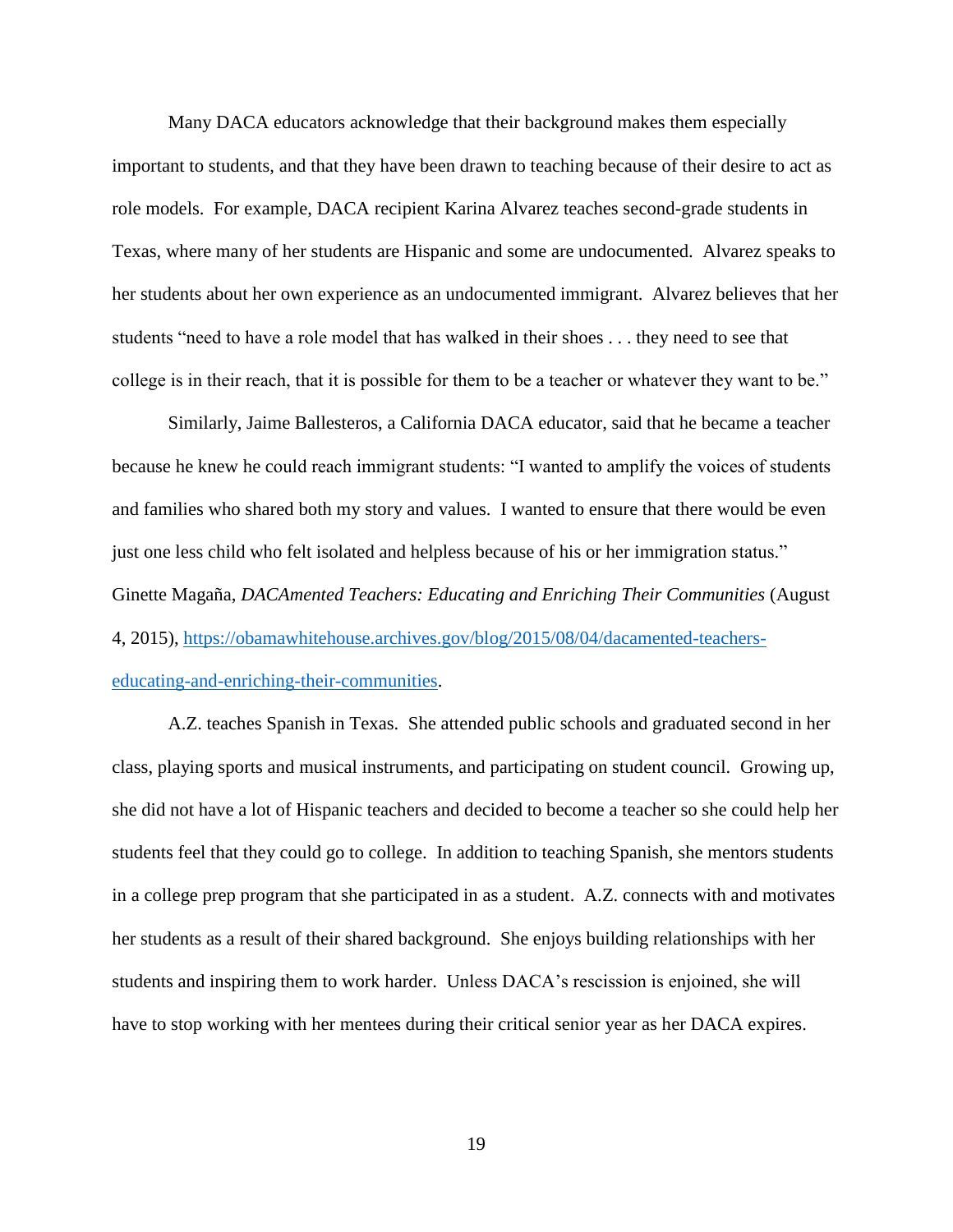Another DACA educator interviewed for this brief became a math teacher in Los Angeles because he felt he could be particularly effective with immigrant students. He is open about his prior lack of legal immigration status and his childhood in an economically depressed community. He believes his openness helps students to feel safe so they can focus on their studies and that students trust him as a mentor in ways that help their morale and academic progress.

R.A., a New York high school teacher, is similarly open with his students regarding his DACA status. "My school is 100% English language learners. That means the majority, 95%, are immigrants. Some have green cards, some are citizens, some may be undocumented. That is why I shared my experience . . . I wanted them to know that this person that is in front of them . . . . that I'm also an immigrant."

Administrators recognize the need for a diverse teaching staff. Superintendent Charlton said that "students benefit when they have role models and people teaching them who come from their background.‖ As a result, his district is trying to promote Hispanic para-professionals to teaching positions because "schools need to reflect our community." Tom Ahart, the superintendent of the Des Moines School District in Iowa, which serves approximately 33,000 students, has witnessed the importance of a "diversity of points of view and different perspectives informing what happens in our classrooms," and that having diverse educators is important so that "all students see models of success and leadership that look like them, so they start imagining different possibilities for themselves." Superintendent Utterback echoed those sentiments, noting that "students can go thirteen years without experiencing teachers who look like them." This harms white students as well since "white students never experience seeing a person of color in a professional role."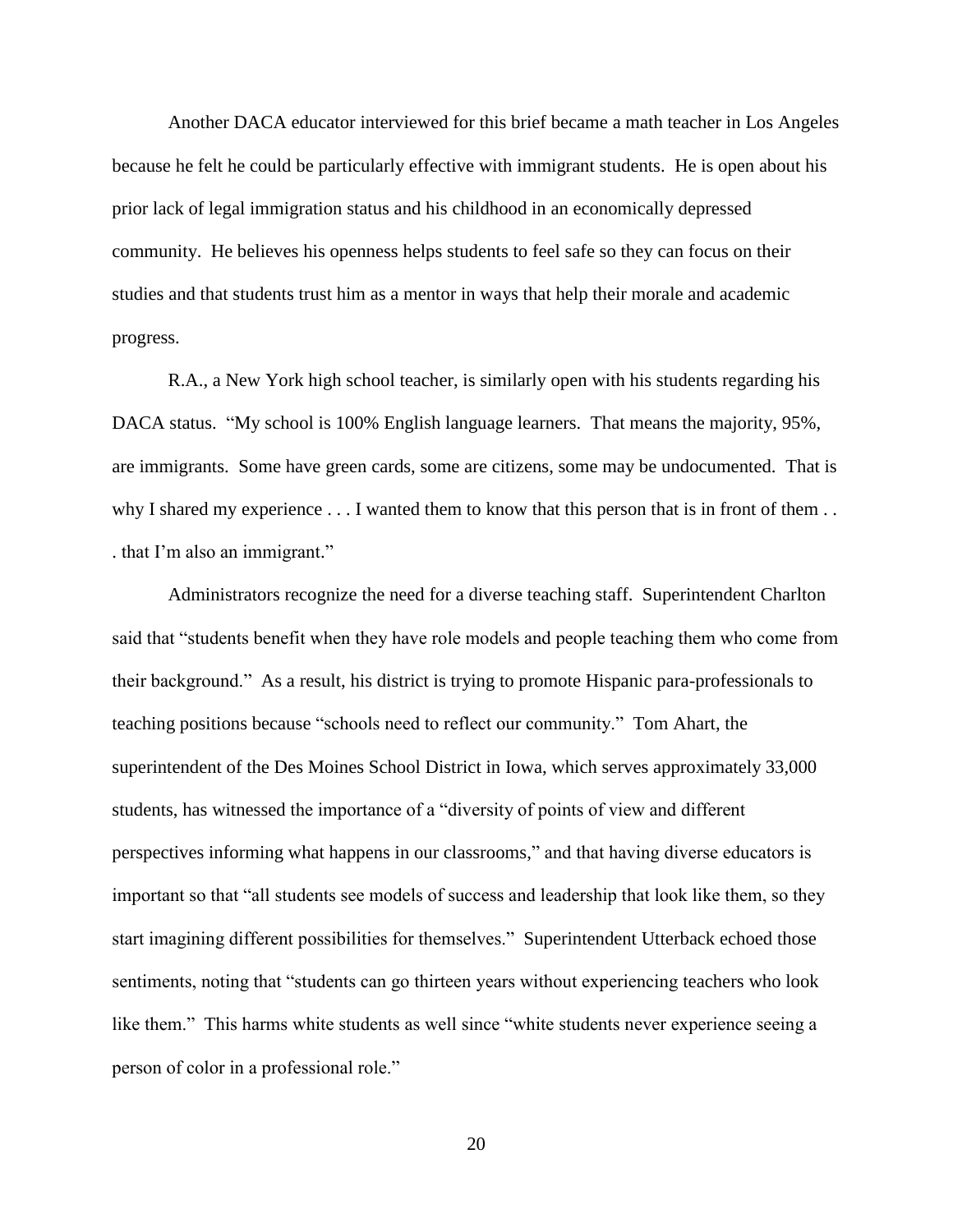Public K-12 schools and universities stand to lose 9,000 education employees. Their students will lose trusted mentors who share their background. These are losses that public schools and universities and their students can ill-afford to bear; losses that cannot be remedied absent injunctive relief.

### <span id="page-24-0"></span>**IV. Conclusion.**

The termination of DACA will irreparably harm our nation's public schools and universities and their students. DACA has given hundreds of thousands of young people a reason to succeed in school. By taking away the prospect of advanced learning and gainful employment, DACA rescission will rob society of the contributions of motivated, committed DACA recipients who seek education employment. Those who have already completed their studies will lose their employment, rendering useless not only their own hard work, but the resources that the country and teachers have invested in them. The end of DACA would deprive schools and universities of qualified teachers and mentors, diminish diversity in the teaching corps, and destabilize school environments. To prevent these harms, and to allow schools and students to succeed, *Amici* respectfully request that the Court grant Plaintiffs' motion for a preliminary injunction.

Respectfully submitted, Dated: December 22, 2017

#### By: /s/ Wendy Star (WS 4755)

Robert T. Reilly (RR 0188) Wendy M. Star (WS 4755) Oriana Vigliotti New York State United Teachers 52 Broadway, 9th Floor New York, NY 10004 Tel: (212) 228-3382 Fax: (212) 995-2347 [rreilly@nysutmail.org](mailto:rreilly@nysutmail.org) [wstar@nysutmail.org](mailto:wstar@nysutmail.org) [ovigliot@nysutmail.org](mailto:ovigliot@nysutmail.org)

Alice O'Brien Lubna A. Alam Sean Goldhammer National Education Association 1201 16th Street, N.W. Washington, D.C. 20036 Tel: (202) 822-7035 Fax: (202) 822-7033 [aobrien@nea.org](mailto:aobrien@nea.org) [lalam@nea.org](mailto:lalam@nea.org) [sgoldhammer@nea.org](mailto:sgoldhammer@nea.org)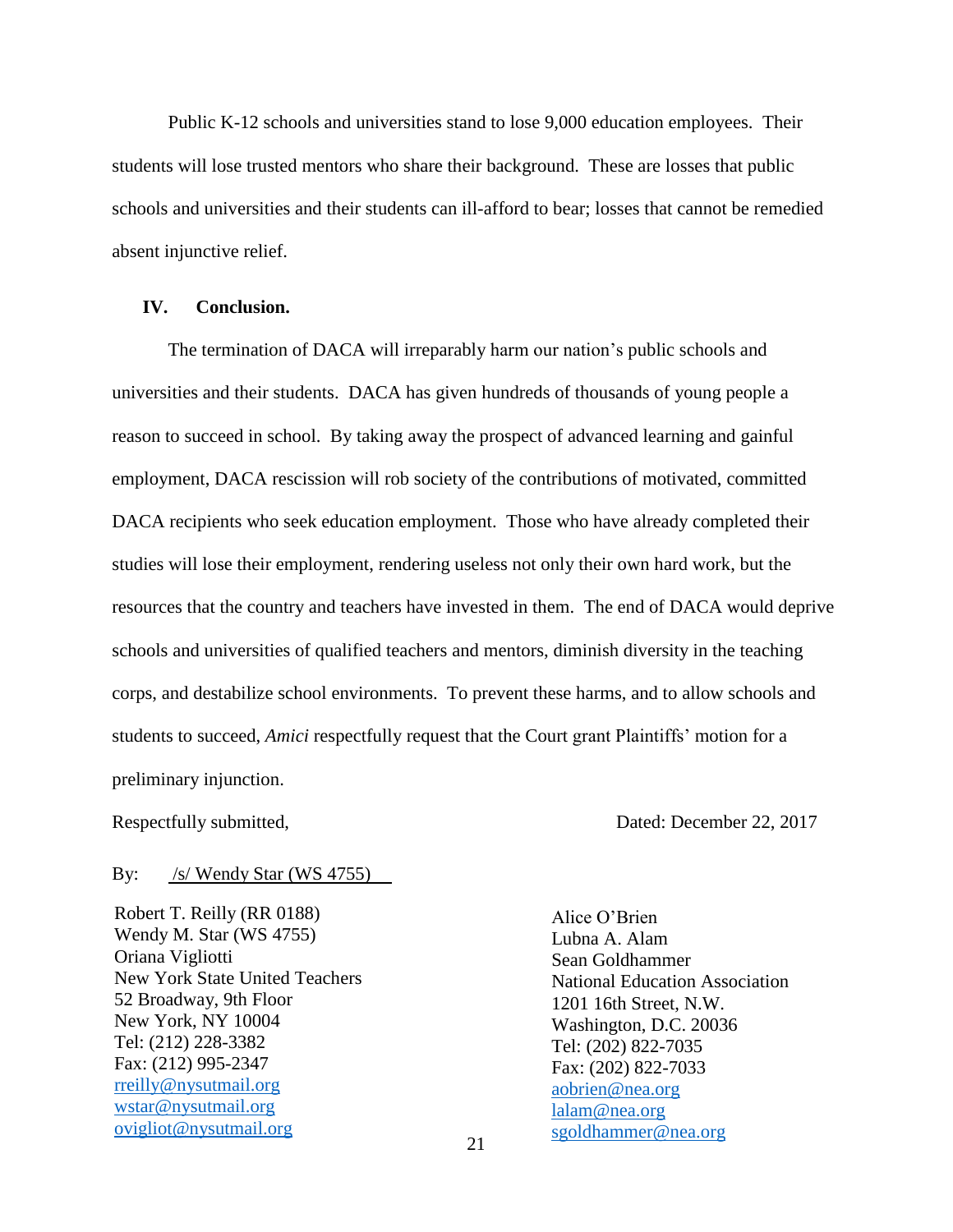David Strom Channing Cooper Jessica Rutter American Federation of Teachers 555 New Jersey Ave. NW Washington, D.C. 20001 Tel: (202) 879-4400 Fax: (202) 393-6385 [dstrom@aft.org](mailto:dstrom@aft.org) [ccooper@aft.org](mailto:ccooper@aft.org)

Bruce Bryant American Federation of School Administrators 1101 17th Street, NW, Suite 408 Washington, DC 20036 Tel: (202) 986-4209

David Grandwetter Council of School Supervisors & Administrators 40 Rector Street, 12th Floor New York, NY 10006 Tel: (212) 823-202

Francisco Negron Naomi E. Gittens National School Boards Association 1680 Duke Street, 2nd Fl. Alexandria, VA 22314 Tel: (703) 838-6209

Jacinda H. Conboy Greg Berck NYS Council of Superintendents 7 Elk Street, Third Floor Albany, NY 12207-1002 Tel: (518) 449-1063

Jay Worona New York State School Boards Association 24 Century Hill Road, Suite 200 Latham, NY 12110 Tel: (518) 783-3722